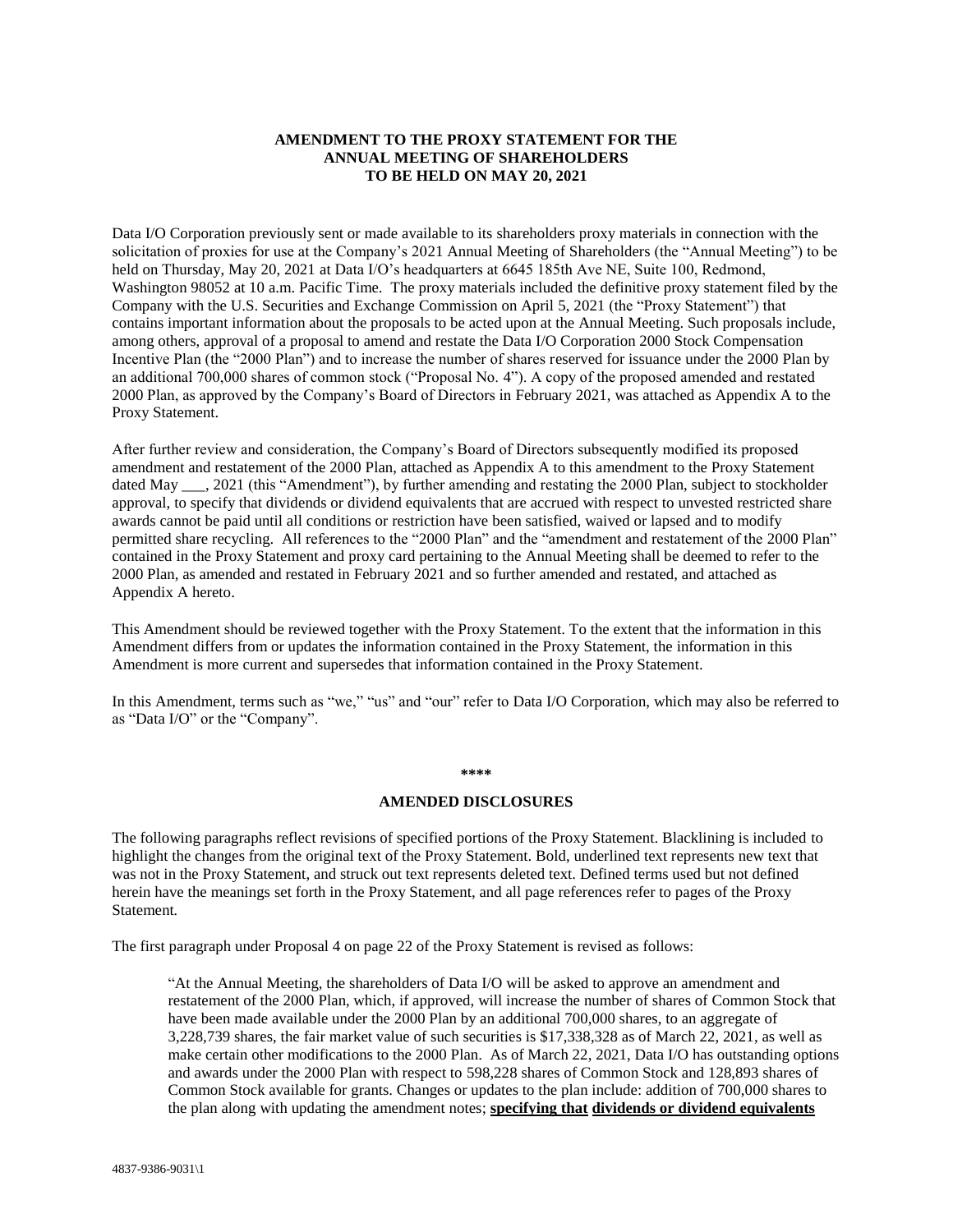**that are accrued with respect to unvested restricted share awards cannot be paid until all conditions or restriction have been satisfied, waived or lapsed; modifications to permitted share recycling;** and making explicit three items previously silent on 1) repricing of stock option's exercise price shall, in accordance with NASDAQ, require shareholder approval; 2) excise tax gross ups are not allowed; and 3) awards are not transferrable to 3rd party financial institutions. Approval of the proposed increase will also be deemed a ratification of the terms of the 2000 Plan, as amended."

The third paragraph on page 24 of the Proxy Statement under the heading "Description of the 2000 Plan, As Proposed to be Amended and Restated" is revised as follows:

"Awards may be granted in the form of incentive stock options ("ISOs") within the meaning of Section 422 of the Internal Revenue Code of 1986, as amended (the "Code"), nonqualified stock options ("NQOs") (each ISO or NQO, an "Option" and collectively, "Options"), stock appreciation rights, stock awards in the form of restricted stock ("Restricted Stock"), or other arrangements determined by the Committee. Any award may be granted either alone or in tandem with other awards granted under the 2000 Plan. The option price of ISOs shall be as determined by the Committee, but shall not be less than 100% of the fair market value of the Common Stock on the grant date. The option price of NQOs may be less than the fair market value of the Common Stock on the date of the grant; however, as a matter of policy Data I/O does not grant options with an exercise price that is less than the fair market value of the shares on the date of grant of the option. The Committee may condition the grant of the award upon the attainment of specified performance goals or other criteria, which need not be the same for all participants. No ISOs may be granted under the 2000 Plan on or after February 22, 2027 (February 21, 2028 **February 21, 2028 (May 3, 2031** if this proposal is approved), but ISOs outstanding under the 2000 Plan may extend beyond that date."

A new paragraph on page 24 of the Proxy Statement under the heading "Description of the 2000 Plan, As Proposed to be Amended and Restated" is added as follows:

"**Dividends or Dividend Equivalents. Dividend Equivalents cannot be granted in connection with grants of Options, Stock Appreciation Rights or other Awards the value of which is based solely on an increase in the value of the Shares after the grant of such Award. Further, dividend and dividend equivalent amounts with respect to any Share underlying any other Award (including awards of restricted stock) may be accrued but cannot paid to a Participant until all conditions or restrictions relating to such Share have been satisfied, waived or lapsed**."

The following paragraph on page 27 of the Proxy Statement under the heading "Certain Federal Income Tax Consequences – Restricted Stock Awards" is revised as follows:

"Grant and Lapse of Restrictions. Section 83(b) election of the Internal Revenue Code allows the holder of a restricted stock award to elect, within 30 days after the date he receives a restricted stock award, to recognize and be taxed on ordinary income equal to the fair market value of the common stock at that time. If the holder does not make a Section 83(b) election within 30 days from the date he receives a restricted stock award, the holder will recognize ordinary income equal to the fair market value of the common stock at expiration of the restriction period. The holder's basis in the shares will equal their fair market value at the time the holder recognizes ordinary income. The holder will be taxed at ordinary income rates on cash dividends paid before the end of the restriction period. Subject to the general rules concerning deductibility of compensation, Data I/O will be allowed an income tax deduction in the amount that, and for our taxable year in which, the holder recognizes ordinary income in connection with a restricted stock award. Dividends on the restricted stock that are received by the holder before the end of the restriction period also will be deductible by Data I/O subject to the general rules concerning compensation."

**\*\*\*\***

#### **VOTING MATTERS; REVOCABILITY OF PROXIES**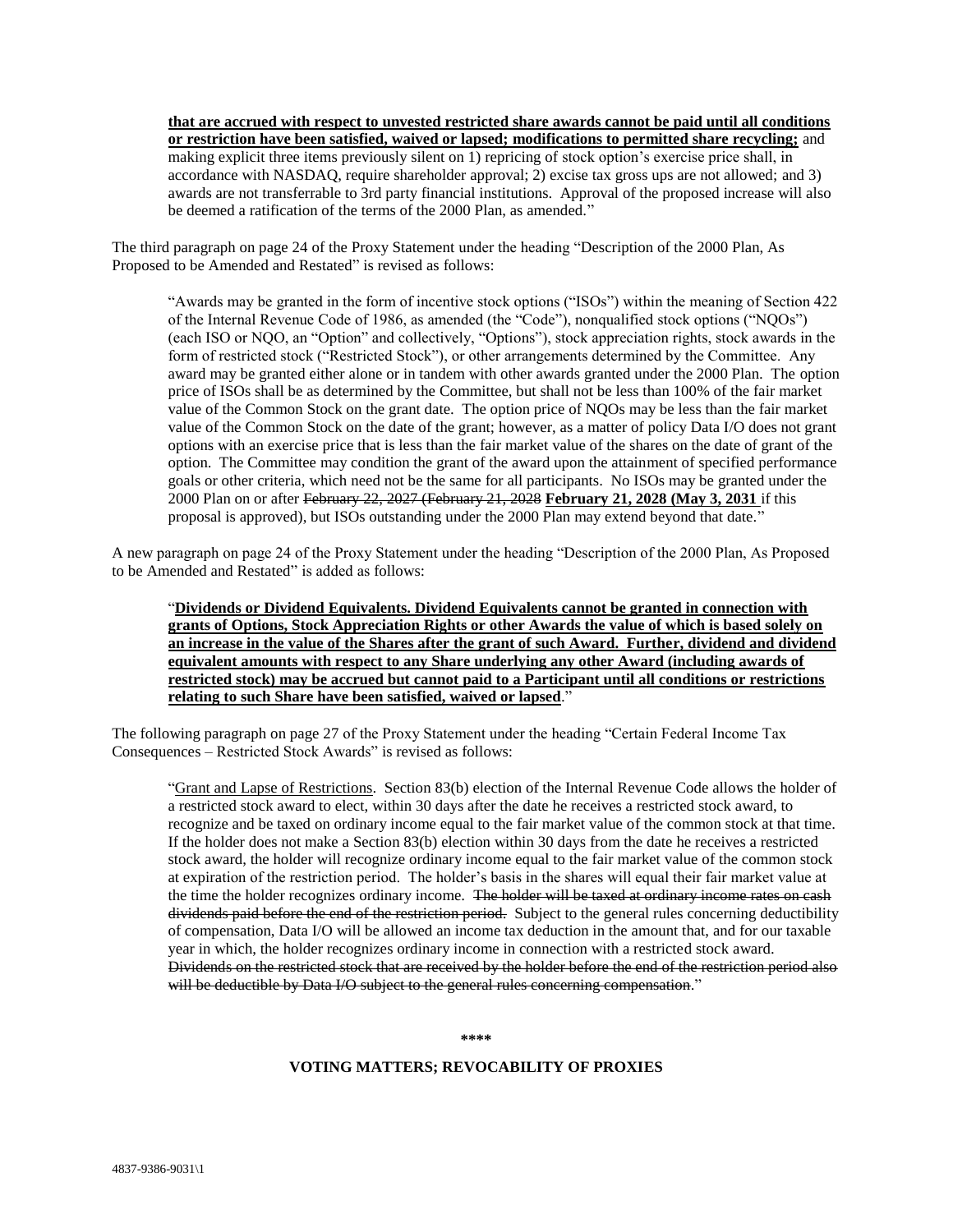Except as described in this Amendment, the information provided in the Proxy Statement continues to apply and should be considered in voting your shares of Data I/O common stock. There are no changes to the proxy card or voting instruction form previously mailed to shareholders.

*If you have already voted by Internet, telephone or by mail, then you do not need to take any action unless you wish to change your vote. If you have not yet voted, please do so as soon as possible. If you have already voted and wish to change your vote based on any of the information contained in this Amendment or otherwise, you may revoke your proxy and change your vote at any time before the final vote at the Annual Meeting.* Important information regarding how to vote your shares of Data I/O common stock and how to revoke a proxy already given is available in the Proxy Statement under the heading "Information Regarding Proxy". Votes already cast will remain valid and will be voted at the Annual Meeting unless changed or revoked.

As a stockholder, your vote is very important and the Data I/O Board encourages you to exercise your right to vote whether or not you plan to attend the Annual Meeting and regardless of the number of shares of Data I/O common stock that you own.

**\*\*\*\***

**Important Notice Regarding the Availability of Proxy Materials for the Shareholder Meeting To Be Held on May 20, 2021. The proxy statement and annual report to security holders are also available at [http://www.dataio.com/company/investorrelations/annualmeeting.aspx.](http://www.dataio.com/company/investorrelations/annualmeeting.aspx)**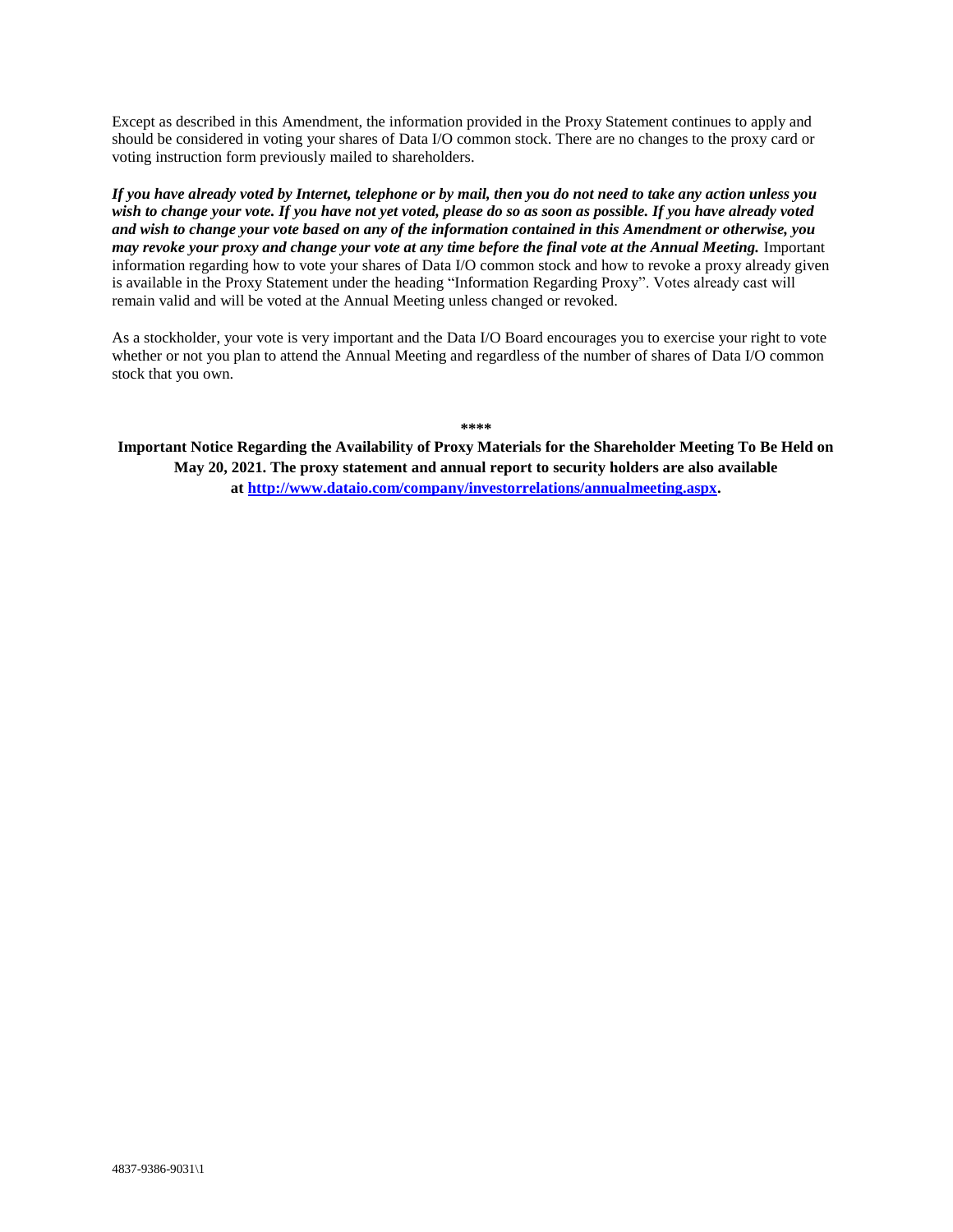## APPENDIX A

#### **DATA I/O CORPORATION**

### **2000 STOCK COMPENSATION INCENTIVE PLAN**

#### **(AS AMENDED AND RESTATED)**

#### **1. PURPOSES**

1.1 The purpose of the Data I/O Corporation 2000 Stock Compensation Incentive Plan, as amended and restated, (the "2000 Plan") is to enhance the long-term shareholder value of Data I/O Corporation, a Washington corporation (the "Company"), by offering opportunities to employees, persons to whom offers of employment have been extended, directors, officers, consultants, agents, advisors and independent contractors of Data I/O and its Subsidiaries (as defined in Section 2) to participate in Data I/O's growth and success, and to encourage them to remain in the service of Data I/O and its Subsidiaries and to acquire and maintain stock ownership in Data I/O.

#### **2. DEFINITIONS**

For purposes of the 2000 Plan, the following terms shall be defined as set forth below:

2.1 Acquired Entities.

"Acquired Entities" has the meaning given in Section 6.2.

2.2 Acquisition Transaction.

"Acquisition Transaction" has the meaning given in Section 6.2.

2.3 Award.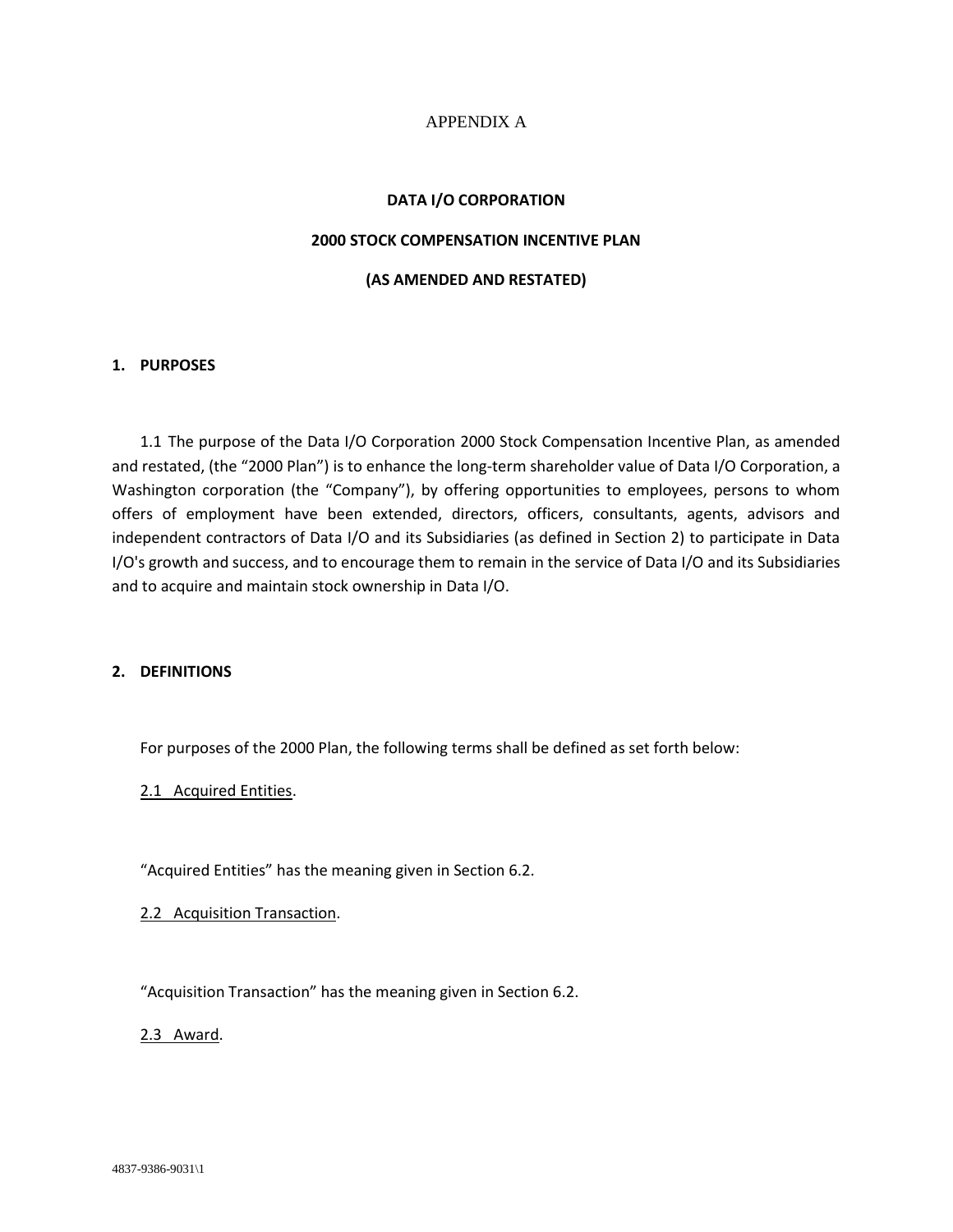"Award" means a grant made to a Participant pursuant to the 2000 Plan, including, without limitation, grants of Options, Stock Appreciation Rights, Stock Awards, Other Stock-Based Awards or any combination of the foregoing.

2.4 Board.

"Board" means the Board of Directors of Data I/O.

2.5 Cause.

"Cause" means dishonesty, fraud, misconduct, disclosure of confidential information, conviction of, or a plea of guilty or no contest to, a felony under the laws of the United States or any state thereof, habitual absence from work for reasons other than illness, intentional conduct which causes significant injury to Data I/O, habitual abuse of alcohol or a controlled substance, in each case as determined by the Plan Administrator, and its determination shall be conclusive and binding.

## 2.6 Change in Control.

"Change in Control" means (i) the consummation of a merger or consolidation of Data I/O with or into another entity or any other corporate reorganization, if more than 50% of the combined voting power of the continuing or surviving entity's securities outstanding immediately after such merger, consolidation or other reorganization is owned by persons who were not shareholders of Data I/O immediately prior to such merger, consolidation or other reorganization or (ii) the sale, transfer or other disposition of all or substantially all of Data I/O's assets. A transaction shall not constitute a Change in Control if its sole purpose is to change the state of Data I/O's incorporation or to create a holding company that will be owned in substantially the same proportions by the persons who held Data I/O's securities immediately before such transaction.

## 2.7 Code.

"Code" means the Internal Revenue Code of 1986, as amended from time to time.

## 2.8 Common Stock.

"Common Stock" means the common stock, no par value, of Data I/O.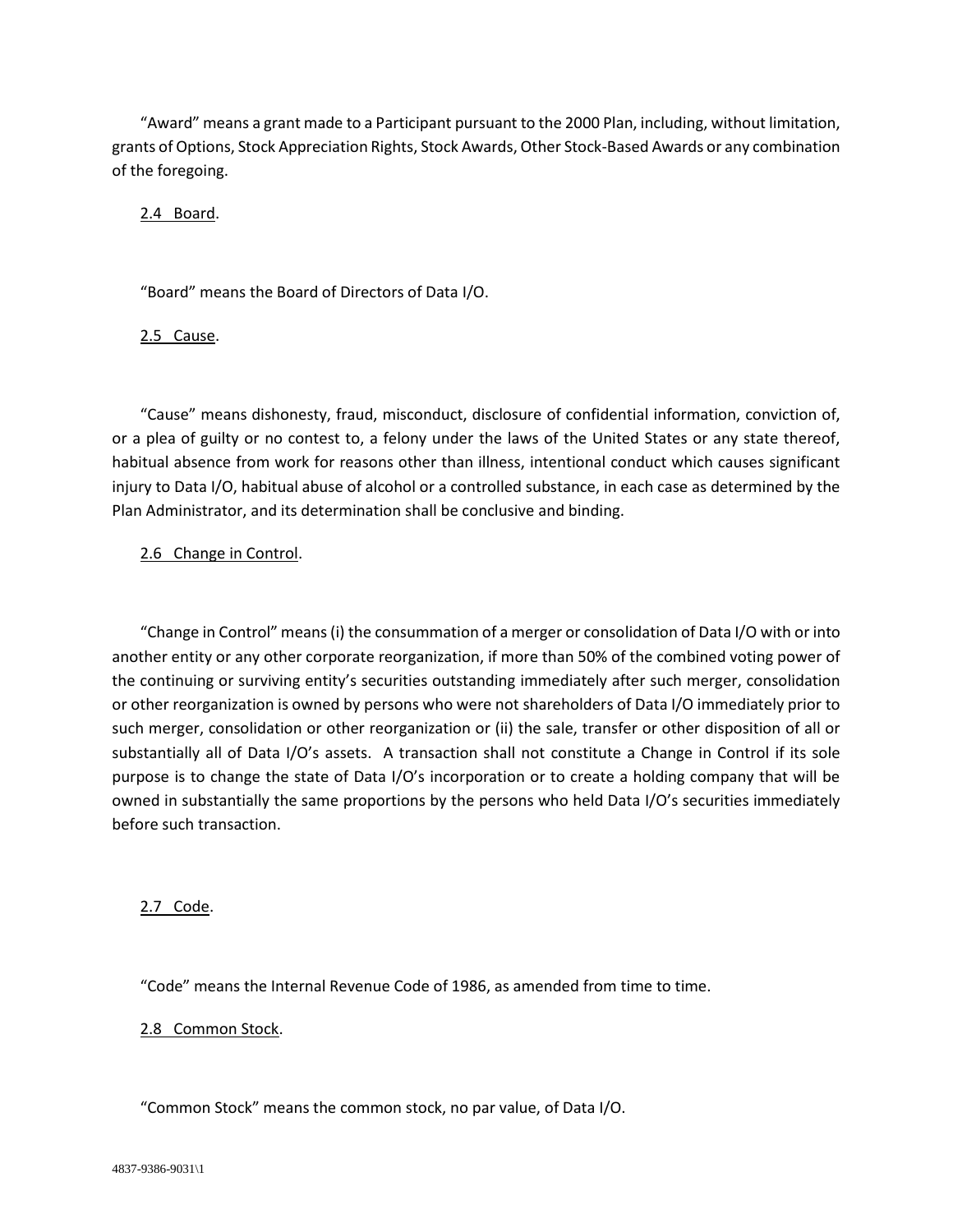#### 2.9 Disability.

"Disability" means a medically determinable mental or physical impairment or condition of the Holder which is expected to result in death or which has lasted or is expected to last for a continuous period of twelve (12) months or more and which causes the Holder to be unable, in the opinion of the Plan Administrator on the basis of evidence acceptable to it, to perform his or her duties for Data I/O and, in the case of a determination of Disability for purposes of determining the exercise period for an Incentive Stock Option, to be engaged in any substantial gainful activity. Upon making a determination of Disability, the Plan Administrator shall, for purposes of the 2000 Plan, determine the date of the Holder's termination of employment, service or contractual relationship.

#### 2.10 Exchange Act.

"Exchange Act" means the Securities Exchange Act of 1934, as amended.

#### 2.11 Fair Market Value.

"Fair Market Value" shall be as established in good faith by the Plan Administrator or (a) if the Common Stock is listed on the NASDAQ Capital Market, the mean between the high and low selling prices for the Common Stock as reported by the NASDAQ Capital Market for a single trading day or (b) if the Common Stock is listed on the New York Stock Exchange or the American Stock Exchange, the mean between the high and low selling prices for the Common Stock as such prices are officially quoted in the composite tape of transactions on such exchange for a single trading day. If there is no such reported price for the Common Stock for the date in question, then such price on the last preceding date for which such price exists shall be determinative of Fair Market Value.

#### 2.12 Grant Date.

"Grant Date" means the date the Plan Administrator adopted the granting resolution or a later date designated in a resolution of the Plan Administrator as the date an Award is to be granted.

#### 2.13 Holder.

"Holder" means the Participant to whom an Award is granted or the personal representative of a Holder who has died.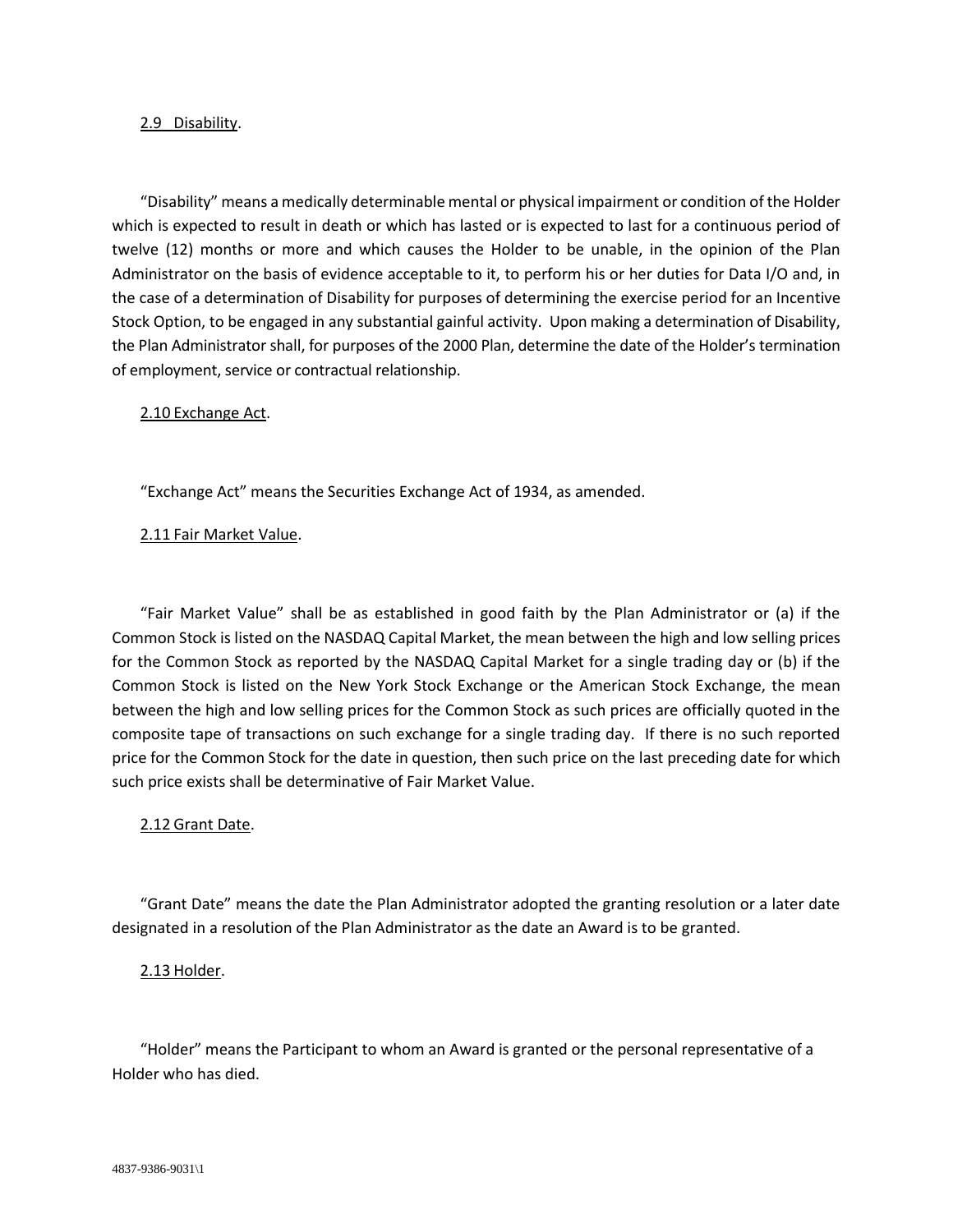### 2.14 Incentive Stock Option.

"Incentive Stock Option" means an Option to purchase Common Stock granted under Section 7 with the intention that it qualify as an "incentive stock option" as that term is defined in Section 422 of the Code.

## 2.15 Involuntary Termination.

"Involuntary Termination" means termination of the Holder's service to Data I/O (or the parent or subsidiary company employing such Holder) or the other party to the transaction constituting a Change in Control by reason of (i) the involuntary discharge of such Holder by Data I/O (or the parent or subsidiary company employing such Holder) or the other party to the transaction constituting a Change in Control for reasons other than Cause or (ii) the voluntary resignation of the Holder following (A) a change in such Holder's position with Data I/O (or its successor or the parent or subsidiary company that employs such Holder) or the other party to the transaction constituting a Change in Control that materially reduces such Holder's level of authority or responsibility or (B) a reduction in such Holder's compensation (including base salary, fringe benefits and participation in bonus or incentive programs based on corporate performance) by more than 20%.

## 2.16 Nonqualified Stock Option.

"Nonqualified Stock Option" means an Option to purchase Common Stock granted under Section 7 other than an Incentive Stock Option.

2.17 Option.

"Option" means the right to purchase Common Stock granted under Section 7.

## 2.18 Option Shares.

"Option Shares" means the shares of Common Stock issuable upon a Holder's exercise of an Option granted under the 2000 Plan.

## 2.19 Other Stock-Based Award.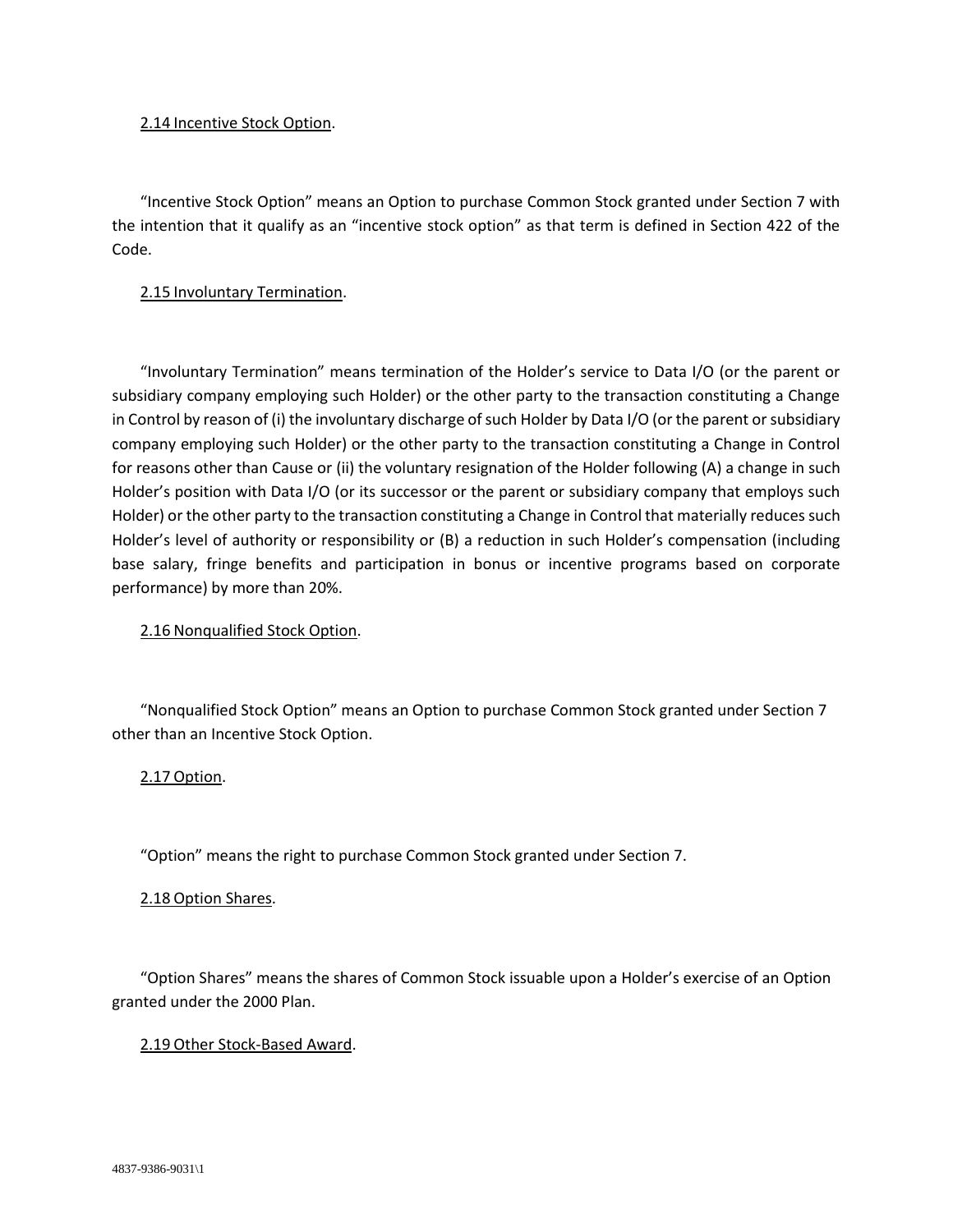"Other Stock-Based Award" means an Award granted under Section 11.

2.20 Participant.

"Participant" means an individual who is a Holder of an Award or, as the context may require, any employee, director (including directors who are not employees), officer, consultant, agent, advisor or independent contractor of Data I/O or a Subsidiary who has been designated by the Plan Administrator as eligible to participate in the 2000 Plan.

### 2.21 Plan Administrator.

"Plan Administrator" means the Board or any committee designated to administer the 2000 Plan under Section 3.1.

### 2.22 Qualifying Award.

"Qualifying Award" means an Option or an Award that is held by a person who had been an employee, director, consultant or agent to Data I/O for at least 180 days as of the effective date of a Change in Control.

## 2.23 Qualifying Shares.

"Qualifying Shares" means shares of Common Stock issued pursuant to a Qualifying Award which are subject to the right of Data I/O to repurchase some or all of such shares at the original purchase price (if any) upon termination of the Holder's services to Data I/O.

## 2.24 Restricted Stock.

"Restricted Stock" means shares of Common Stock granted pursuant to a Stock Award under Section 10, the rights of ownership of which are subject to restrictions prescribed by the Plan Administrator.

## 2.25 Securities Act.

"Securities Act" means the Securities Act of 1933, as amended.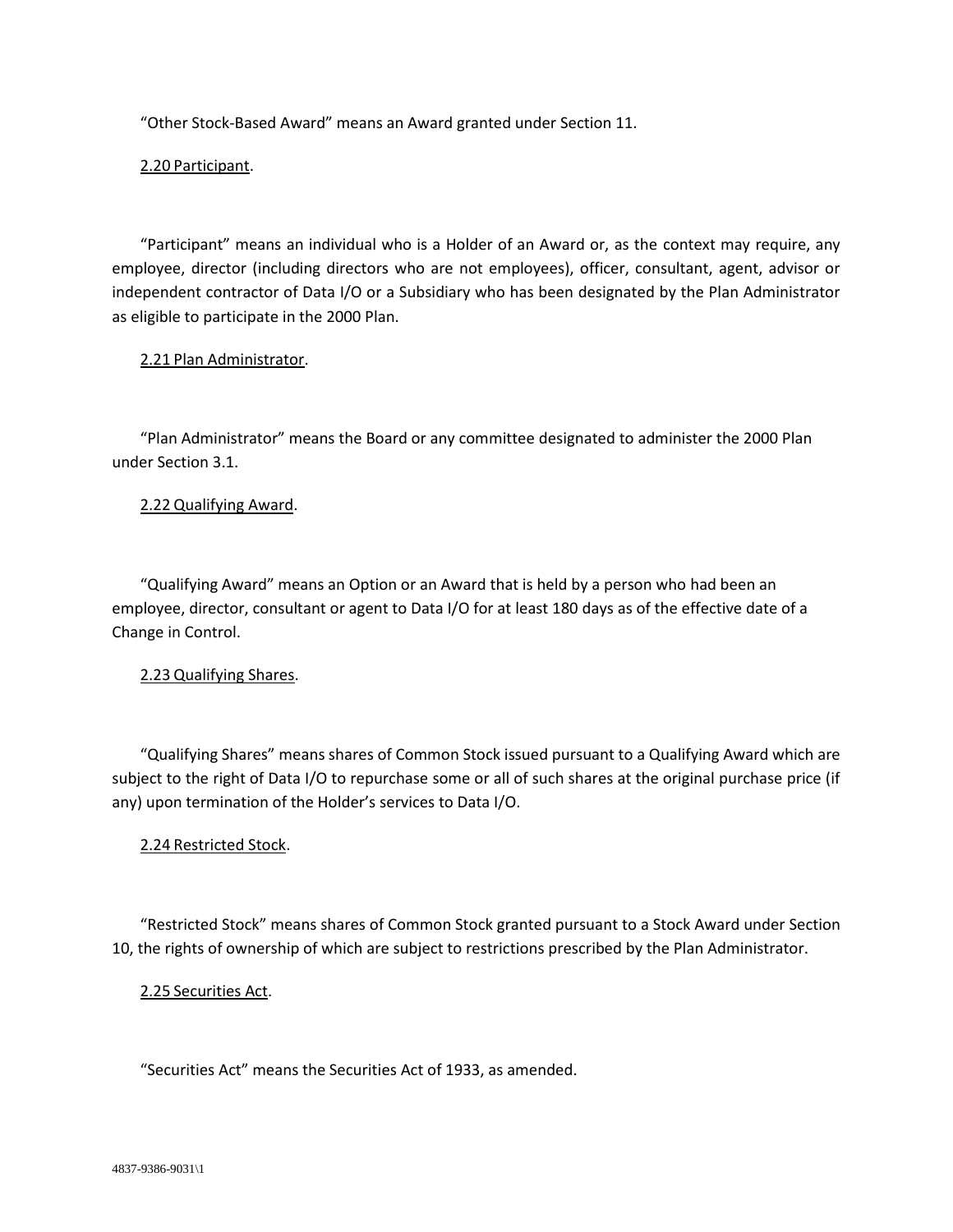### 2.26 Stock Appreciation Right.

"Stock Appreciation Right" means an Award granted under Section 9.

#### 2.27 Stock Award.

"Stock Award" means an Award granted under Section 10.

#### 2.28 Subsidiary.

"Subsidiary," except as expressly provided otherwise, means any entity that is directly or indirectly controlled by Data I/O or in which Data I/O has a significant ownership interest, as determined by the Plan Administrator, and any entity that may become a direct or indirect parent of Data I/O.

### 2.29 Unvested Portion.

"Unvested Portion" means the portion of a Qualifying Award or Qualifying Shares that is/are unvested as of the effective date of a Change in Control.

#### 2.30 Vested Portion.

"Vested Portion" means the portion of a Qualifying Award or Qualifying Shares that is/are vested as of the effective date of a Change in Control.

#### **3. ADMINISTRATION**

#### 3.1 Plan Administrator.

The 2000 Plan shall be administered by the Board or a committee or committees (which term includes subcommittees) appointed by, and consisting of two or more members of, the Board. Any such committee shall have the powers and authority vested in the Board hereunder (including the power and authority to interpret any provision of the 2000 Plan or of any Award). The Board, or any committee thereof appointed to administer the 2000 Plan, is referred to herein as the "Plan Administrator." If and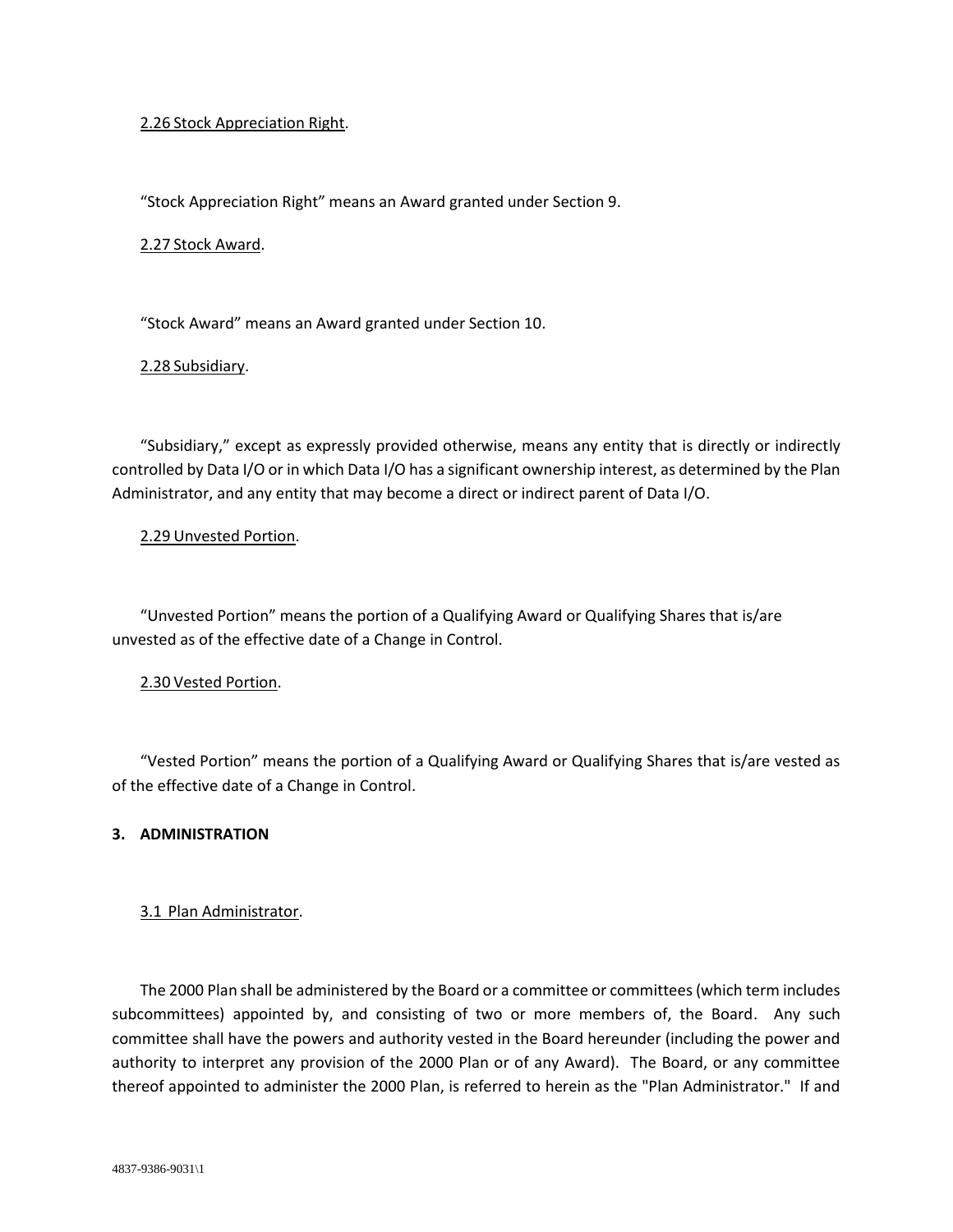so long as the Common Stock is registered under Section 12(b) or 12(g) of the Exchange Act, the Board shall consider in selecting the Plan Administrator and the membership of any committee acting as Plan Administrator for any persons subject or likely to become subject to Section 16 under the Exchange Act the provisions regarding (a) "outside directors" as contemplated by Section 162(m) of the Code and (b) "Non-Employee Directors" as contemplated by Rule 16b-3 under the Exchange Act. The Board or Plan Administrator may delegate the responsibility for administering the 2000 Plan with respect to designated classes of eligible Participants to one or more senior executive officers or committees thereof, the members of which need not be members of the Board, subject to such limitations as the Board deems appropriate. Committee members shall serve for such term as the Board may determine, subject to removal by the Board at any time.

### 3.2 Administration and Interpretation by the Plan Administrator.

Except for the terms, conditions and limitations explicitly set forth in the 2000 Plan, the Plan Administrator shall have exclusive authority, in its absolute discretion, to determine all matters relating to Awards under the 2000 Plan, including the selection of individuals to be granted Awards, the type of Awards, the number of shares of Common Stock subject to an Award, all terms, conditions, restrictions and limitations, if any, of an Award and the terms of any instrument that evidences the Award. The Plan Administrator shall also have exclusive authority to interpret the 2000 Plan and may from time to time adopt, change and rescind rules and regulations of general application for the 2000 Plan's administration. This authority shall include the sole authority to correct any defect, supply any omission or reconcile any inconsistency in this 2000 Plan and make all other determinations necessary or advisable for the administration of the 2000 Plan and do everything necessary or appropriate to administer the 2000 Plan. The Plan Administrator's interpretation of the 2000 Plan and its rules and regulations, and all actions taken and determinations made by the Plan Administrator pursuant to the 2000 Plan shall be conclusive and binding on all parties involved or affected. The Plan Administrator may delegate administrative duties to such of Data I/O's officers as it so determines.

## **4. STOCK SUBJECT TO THE 2000 PLAN**

## 4.1 Authorized Number of Shares.

As of March 10, 2000, Data I/O had outstanding options with respect to 1,215,000 shares of Common Stock and 270,499 shares of Common Stock available for additional grants under the 2000 Plan and the Data I/O 1986 Employee Stock Option Plan ("1986 Plan"). Subject to adjustment from time to time as provided in Section 14.1, Awards of the authorized but unissued shares of Common Stock under the 1986 Plan, or shares of Common Stock that become available under the 1986 Plan as a result of the expiration or termination of options, may be granted under this 2000 Plan. Awards for an additional 300,000 shares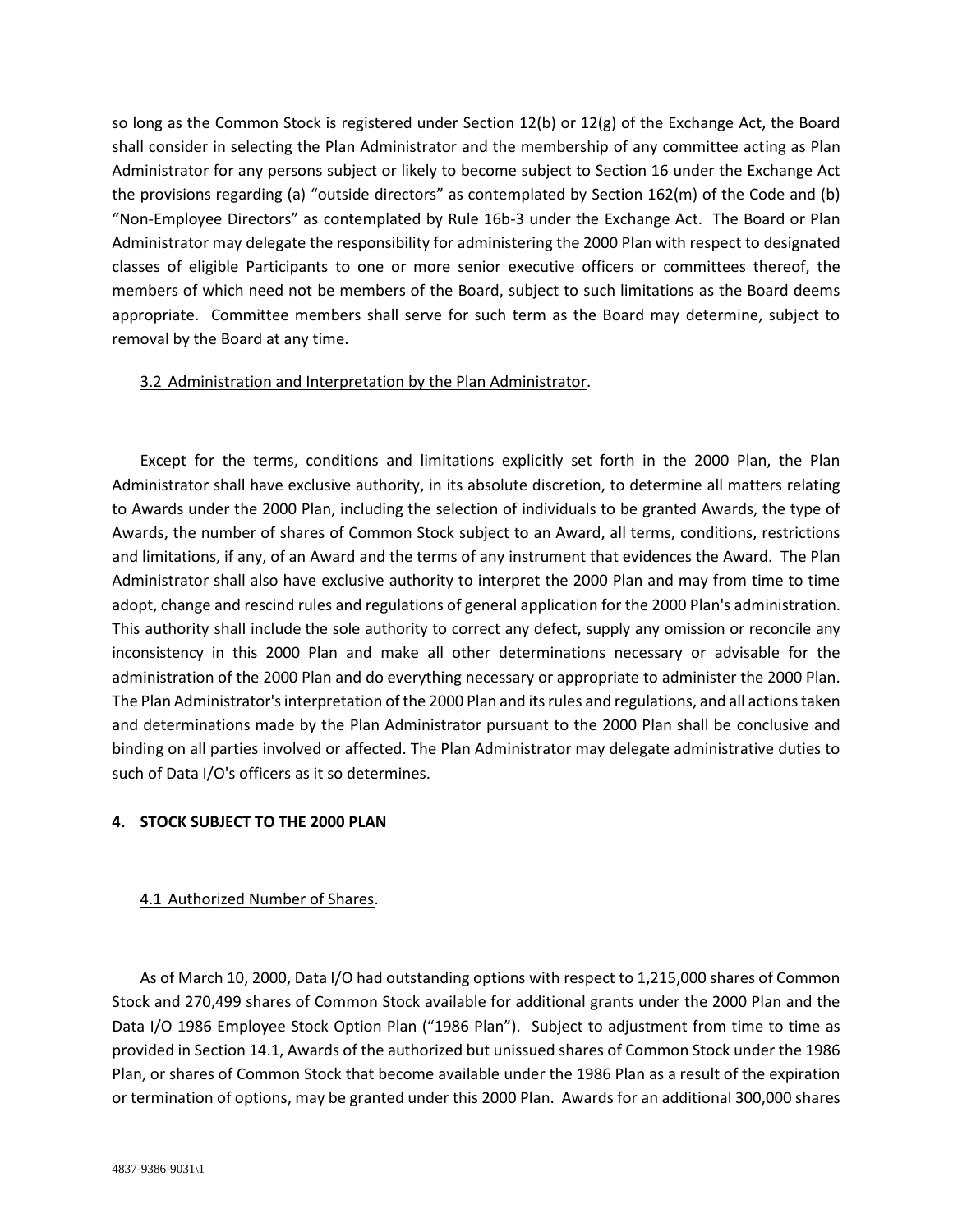of Common Stock shall also be available for issuance under the 2000 Plan. Shares issued under the 2000 Plan shall be drawn from authorized and unissued shares. See also Section 18 for 2000 Plan amendments.

# 4.2 Limitations.

(a) Subject to adjustment from time to time as provided in Section 14.1, not more than 200,000 shares of Common Stock may be made subject to Awards under the 2000 Plan to any individual Participant in the aggregate in any one (1) calendar year, except that Data I/O may make additional one-time grants to newly hired Participants of up to 100,000 shares per such Participant; such limitation shall be applied in a manner consistent with the requirements of, and only to the extent required for compliance with, the exclusion from the limitation on deductibility of compensation under Section 162(m) of the Code.

(b) Subject to adjustment from time to time as provided in Section 14.1, not more than 100,000 shares of Common Stock may be made subject to Awards to any non-employee director in the aggregate in any one calendar year.

## 4.3 Shares Available for Awards.

(a) Shares Added Back to Reserve. Subject to the limitations in (b) below, if any Shares covered by an Award or to which an Award relates are not purchased or are forfeited or are reacquired by the Company (including any Shares covered by an Award that is settled in cash) or if any Award otherwise terminates or is cancelled without delivery of any Shares, then the number of Shares counted against the aggregate number of Shares available under the Plan with respect to such Award, to the extent of any such forfeiture, reacquisition by the Company, termination or cancellation, shall again be available for granting Awards under the Plan.

(b) Shares Not Added Bact to Reserve. Notwithstanding anything to the contrary in (a) above, the following Shares will not again become available for issuance under the Plan: (A) any Shares which would have been issued upon any exercise of an Option but for the fact that the exercise price was paid by a "net exercise" or any Shares tendered in payment of the exercise price of an Option; (B) any Shares withheld by the Company or Shares tendered to satisfy any tax withholding obligation with respect to any Award; (C) Shares covered by a stock-settled Stock Appreciation Right issued under the Plan that are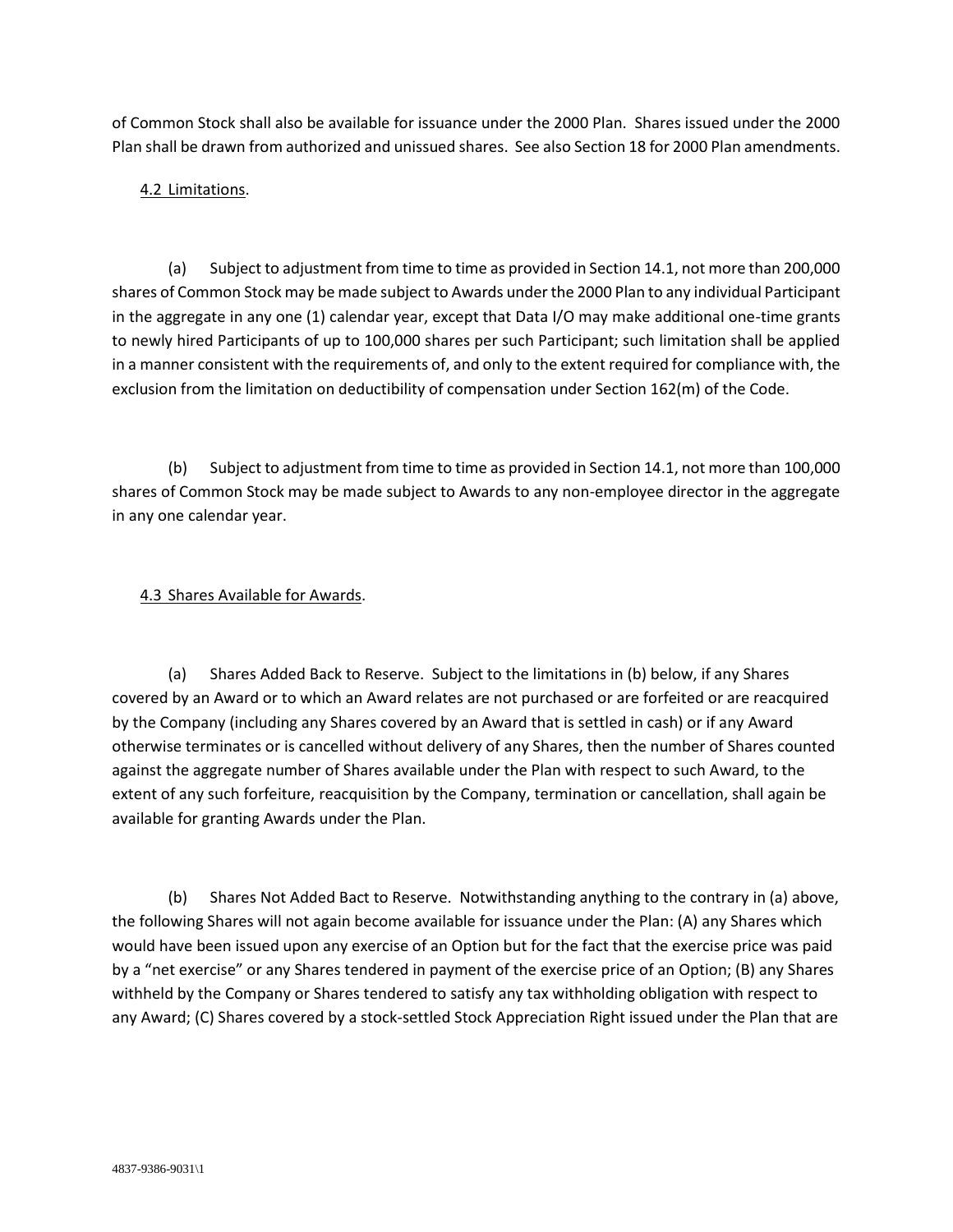not issued in connection with settlement in Shares upon exercise; or (D) Shares that are repurchased by the Company using Option exercise proceeds.

(c) Cash Only Awards. Awards that do not entitle the holder thereof to receive or purchase Shares shall not be counted against the aggregate number of Shares available for Awards under the Plan.

(d) Substitute Awards Relating to Acquired Entities. Shares issued under Awards granted in substitution for awards previously granted by an entity that is acquired by or merged with the Company or an Affiliate shall not be counted against the aggregate number of Shares available for Awards under the Plan.

### **5. ELIGIBILITY**

Awards may be granted under the 2000 Plan to those officers, directors and key employees of Data I/O and its Subsidiaries as the Plan Administrator from time to time selects. Awards may also be made to consultants, agents, advisors and independent contractors who provide services to Data I/O and its Subsidiaries.

#### **6. AWARDS**

## 6.1 Form and Grant of Awards.

The Plan Administrator shall have the authority, in its sole discretion, to determine the type or types of Awards to be made under the 2000 Plan. Such Awards may include, but are not limited to, Incentive Stock Options, Nonqualified Stock Options, Stock Appreciation Rights, Stock Awards and Other Stock-Based Awards. Awards may be granted singly, in combination or in tandem so that the settlement or payment of one automatically reduces or cancels the other. Awards may also be made in combination or in tandem with, in replacement of, as alternatives to, or as the payment form for, grants or rights under any other employee or compensation plan of Data I/O.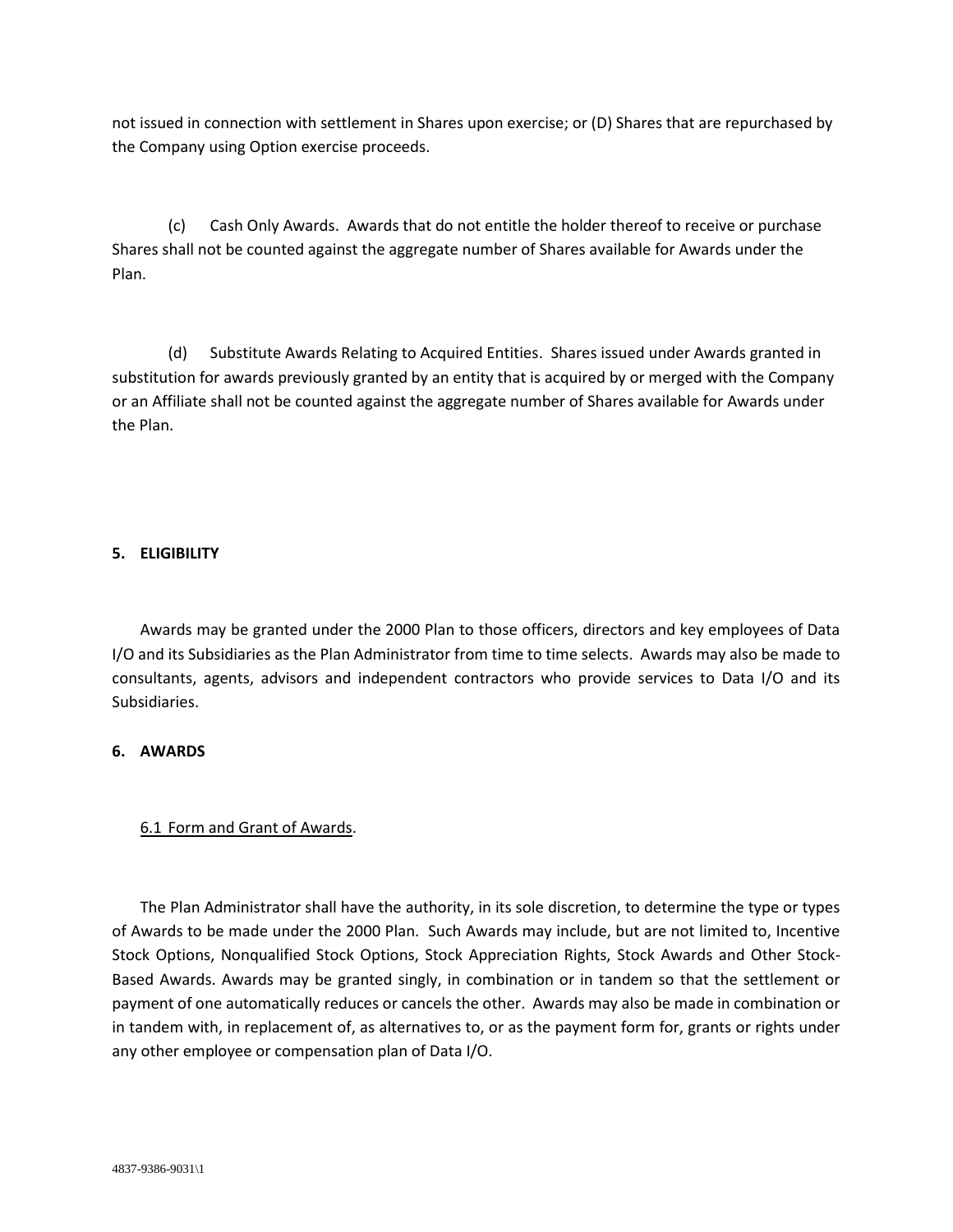#### 6.2 Acquired Company Awards.

Notwithstanding anything in the 2000 Plan to the contrary, the Plan Administrator may grant Awards under the 2000 Plan in substitution for awards issued under other plans, or assume under the 2000 Plan awards issued under other plans, if the other plans are or were plans of other acquired entities ("Acquired Entities") (or the parent of the Acquired Entity) and the new Award is substituted, or the old Award is assumed, by reason of a merger, consolidation, acquisition of property or of stock, reorganization or liquidation (an "Acquisition Transaction"). If a written agreement pursuant to which an Acquisition Transaction is completed is approved by the Board and said agreement sets forth the terms and conditions of the substitution for or assumption of outstanding awards of the Acquired Entity, said terms and conditions shall be deemed to be the action of the Plan Administrator without any further action by the Plan Administrator, except as may be required for compliance with Rule 16b-3 under the Exchange Act, and the persons holding such Awards shall be deemed to be Participants and Holders.

## **7. AWARDS OF OPTIONS**

## 7.1 Grant of Options.

The Plan Administrator is authorized under the 2000 Plan, in its sole discretion, to issue Options as Incentive Stock Options or as Nonqualified Stock Options, which shall be appropriately designated.

## 7.2 Option Exercise Price.

The exercise price for shares purchased under an Option shall be as determined by the Plan Administrator, but shall not be less than 100% of the Fair Market Value of the Common Stock on the Grant Date with respect to Incentive Stock Options.

## 7.3 Term of Options.

The term of each Option shall be as established by the Plan Administrator or, if not so established, shall be six (6) years from the Grant Date.

#### 7.4 Exercise of Options.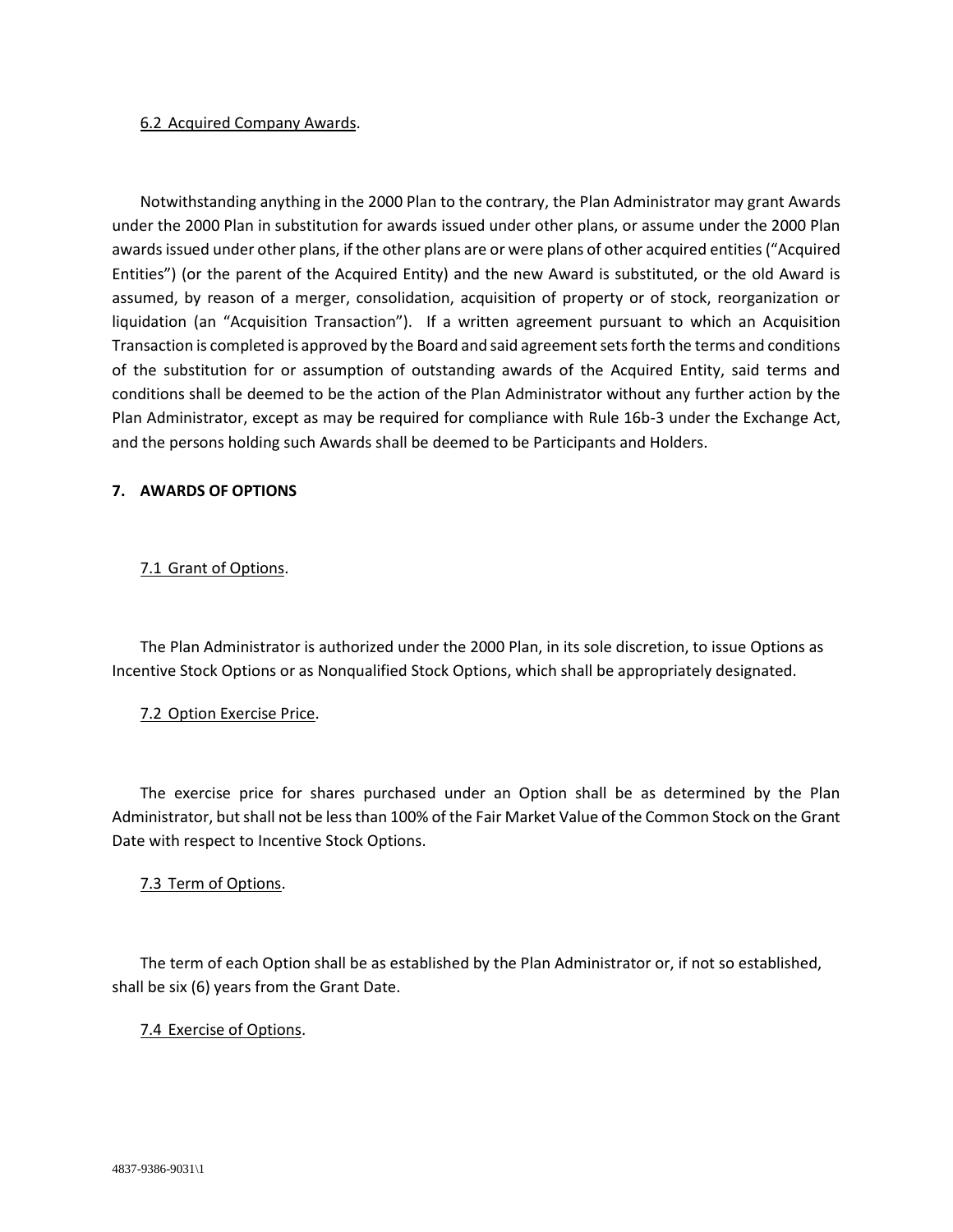The Plan Administrator shall establish and set forth in each instrument that evidences an Option the time at which or the installments in which the Option shall become exercisable, which provisions may be waived or modified by the Plan Administrator at any time. If not so established in the instrument evidencing the Option or otherwise set at the time of grant, the Option will be subject to the following: (a) 25% of the Option shall vest and become exercisable on each anniversary of the Grant Date such that the Option shall be fully vested on the fourth anniversary of the Grant Date; (b) in no event shall any additional Option Shares vest after termination of Holder's employment by or service to Data I/O; and (c) the Plan Administrator may waive or modify the foregoing schedule at any time.

To the extent that the right to purchase shares has accrued there under, an Option may be exercised from time to time by written notice to Data I/O, in accordance with procedures established by the Plan Administrator, setting forth the number of shares with respect to which the Option is being exercised and accompanied by payment in full as described in Section 7.5. An Option may not be exercised as to less than 100 shares at any one time (or the lesser number of remaining shares covered by the Option).

### 7.5 Payment of Exercise Price.

The exercise price for shares purchased under an Option shall be paid in full to Data I/O by delivery of consideration equal to the product of the Option exercise price and the number of shares purchased. Such consideration must be paid in cash or check (unless, at the time of exercise, the Plan Administrator determines not to accept a personal check), except that the Plan Administrator, in its sole discretion, may, either at the time the Option is granted or at any time before it is exercised and subject to such limitations as the Plan Administrator may determine, authorize payment in cash and/or one or more of the following alternative forms: (a) tendering (either actually or, if and so long as the Common Stock is registered under Section 12(b) or 12(g) of the Exchange Act, by attestation) Common Stock already owned by the Holder for at least six months (or any shorter period necessary to avoid a charge to Data I/O's earnings for financial reporting purposes) having a Fair Market Value on the day prior to the exercise date equal to the aggregate Option exercise price; (b) a promissory note delivered pursuant to Section 12; (c) if and so long as the Common Stock is registered under Section 12(b) or 12(g) of the Exchange Act, delivery of a properly executed exercise notice, together with irrevocable instructions, to (i) a third party designated by Data I/O to deliver promptly to Data I/O the aggregate amount of sale or loan proceeds to pay the Option exercise price and any withholding tax obligations that may arise in connection with the exercise and (ii) Data I/O to deliver the certificates for such purchased shares directly to such third party, all in accordance with the regulations of the Federal Reserve Board; (d) the net exercise of the Option as defined below; or (e) such other consideration as the Plan Administrator may permit.

In the case of a "net exercise" of an Option, the Company will not require a payment of the exercise price of the Option from the Holder but will reduce the number of shares of Common Stock issued upon the exercise by the largest number of whole shares that have a Fair Market Value that does not exceed the aggregate exercise price. With respect to any remaining balance of the aggregate exercise price, the Company will accept a cash payment from the Participant.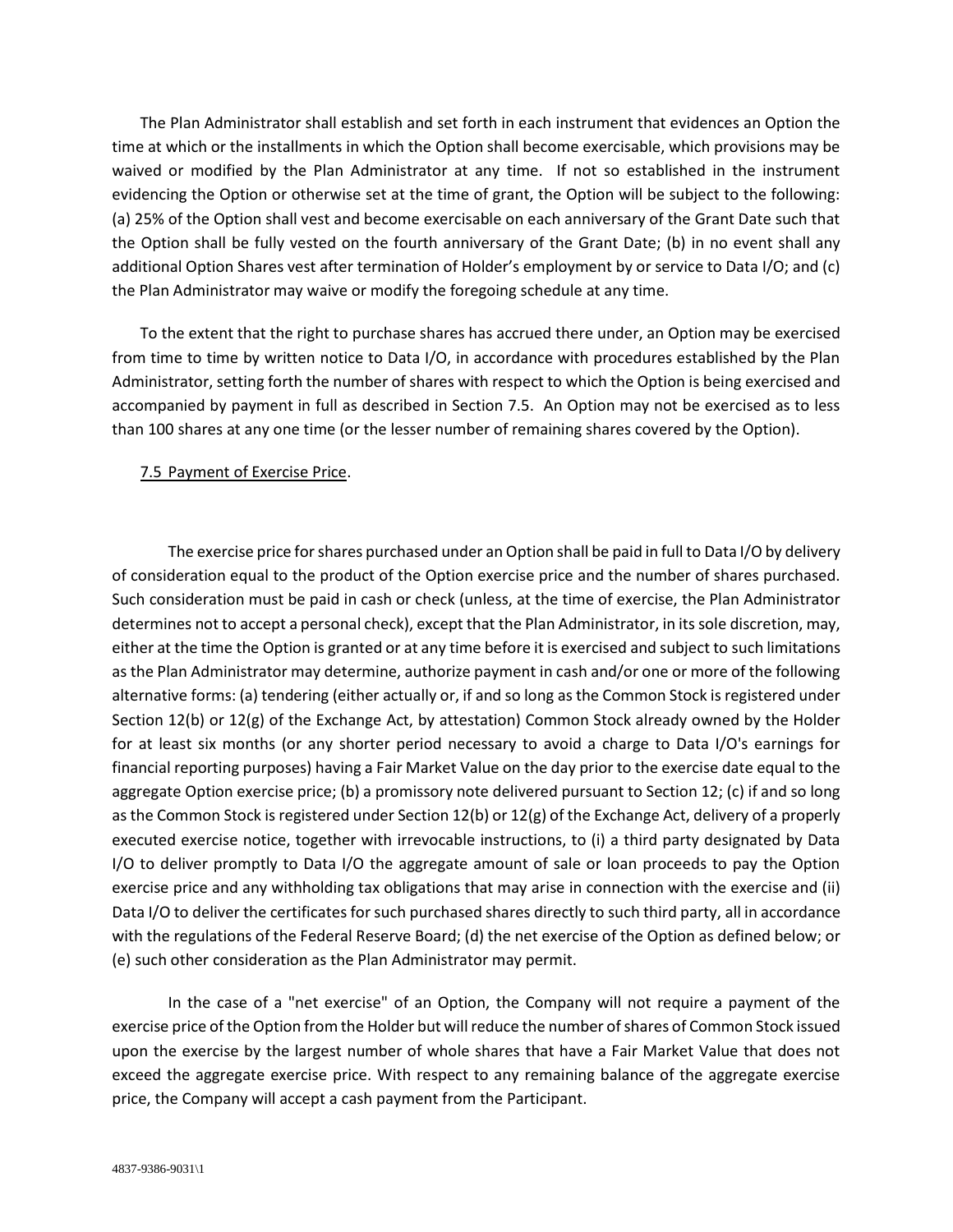The number of shares of Common Stock underlying an Option will decrease following the exercise of such Option to the extent of (i) shares used to pay the exercise price of an Option under the "net exercise" feature, (ii) shares actually delivered to the Holder as a result of such exercise, and (iii) shares withheld for purposes of tax withholding.

#### 7.6 Post-Termination Exercises.

The Plan Administrator may establish and set forth in each instrument that evidences an Option whether the Option will continue to be exercisable, and the terms and conditions of such exercise, if a Holder ceases to be employed by, or to provide services to, Data I/O or its Subsidiaries, which provisions may be waived or modified by the Plan Administrator at any time.

If not so established in the instrument evidencing the Option, the Option will be exercisable according to the following terms and conditions, which may be waived or modified by the Plan Administrator at any time.

In case of termination of the Holder's employment or services other than by reason of death or Cause, the Option shall be exercisable, to the extent of the number of shares purchasable by the Holder at the date of such termination, only (a) within one (1) year if the termination of the Holder's employment or services are coincident with Disability or (b) within three (3) months after the date the Holder ceases to be an employee, director, officer, consultant, agent, advisor or independent contractor of Data I/O or a Subsidiary if termination of the Holder's employment or services is for any reason other than death or Disability, but in no event later than the remaining term of the Option. Any Option exercisable at the time of the Holder's death may be exercised, to the extent of the number of shares purchasable by the Holder at the date of the Holder's death, by the personal representative of the Holder's estate entitled thereto at any time or from time to time within one (1) year after the date of death, but in no event later than the remaining term of the Option. In case of termination of the Holder's employment or services for Cause, the Option shall automatically terminate upon first discovery by Data I/O of any reason for such termination and the Holder shall have no right to purchase any Shares pursuant to such Option, unless the Plan Administrator determines otherwise. If a Holder's employment or services with Data I/O are suspended pending an investigation of whether the Holder shall be terminated for Cause, all the Holder's rights under any Option likewise shall be suspended during the period of investigation.

A transfer of employment or services between or among Data I/O and its Subsidiaries shall not be considered a termination of employment or services. The effect of a Company-approved leave of absence or short-term break in service on the terms and conditions of an Option shall be determined by the Plan Administrator, in its sole discretion.

## **8. INCENTIVE STOCK OPTION LIMITATIONS**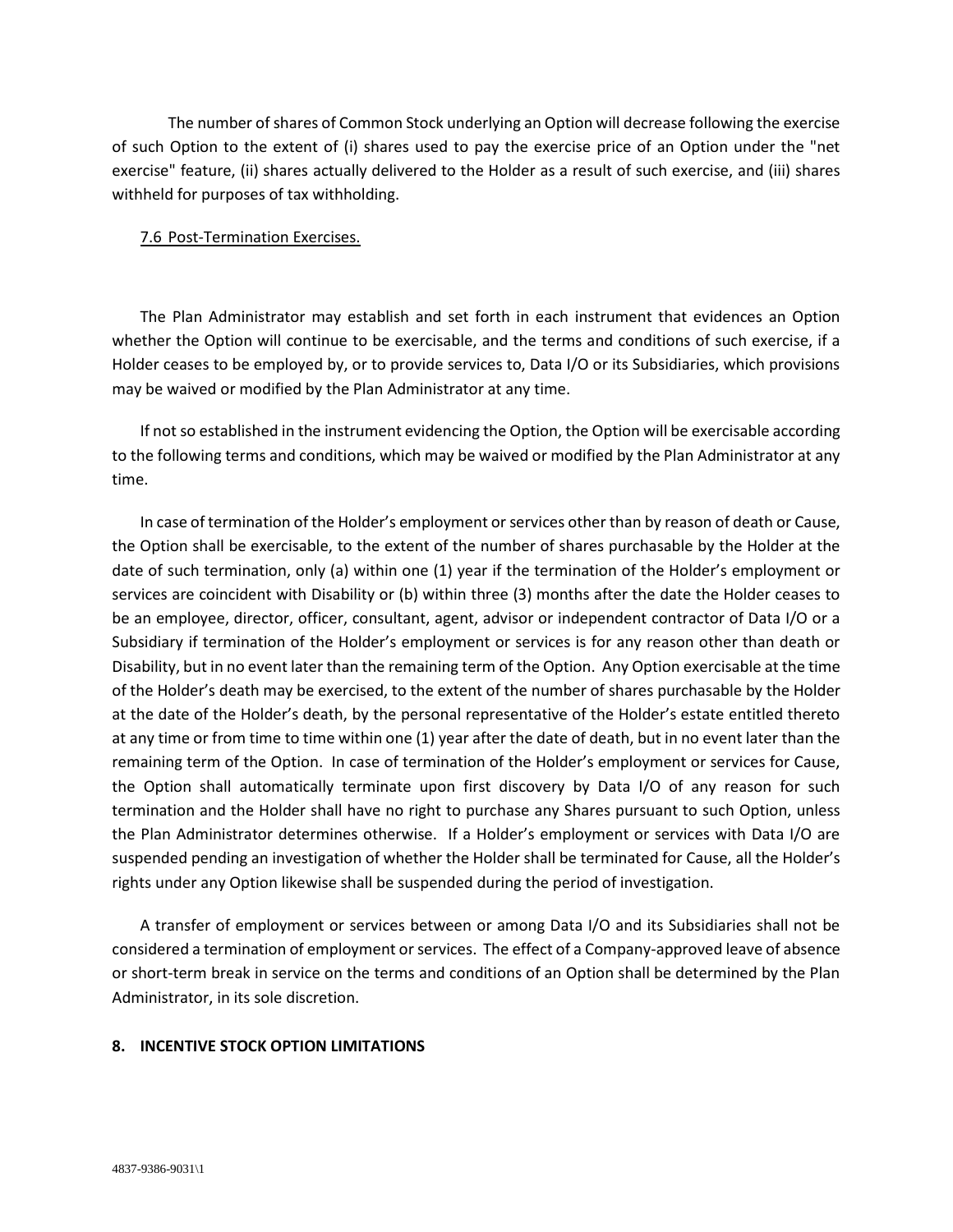To the extent required by Section 422 of the Code, Incentive Stock Options shall be subject to the following additional terms and conditions:

### 8.1 Dollar Limitation.

To the extent the aggregate Fair Market Value (determined as of the Grant Date) of Common Stock with respect to which Incentive Stock Options are exercisable for the first time during any calendar year (under the 2000 Plan and all other stock option plans of Data I/O) exceeds \$100,000, such portion in excess of \$100,000 shall be treated as a Nonqualified Stock Option. In the event the Participant holds two (2) or more such Options that become exercisable for the first time in the same calendar year, such limitation shall be applied on the basis of the order in which such Options were granted.

### 8.2 10% Shareholders.

If a Participant owns more than 10% of the total voting power of all classes of Data I/O's stock, then the exercise price per share of an Incentive Stock Option shall not be less than 110% of the Fair Market Value of the Common Stock on the Grant Date and the Option term shall not exceed five (5) years. The determination of 10% ownership shall be made in accordance with Section 422 of the Code.

### 8.3 Eligible Employees.

Individuals who are not employees of Data I/O or one of its parent corporations or subsidiary corporations may not be granted Incentive Stock Options. For purposes of this Section 8.3, "parent corporation" and "subsidiary corporation" shall have the meanings attributed to those terms for purposes of Section 422 of the Code.

#### 8.4 Term.

The term of an Incentive Stock Option shall not exceed ten (10) years.

## 8.5 Exercisability.

To qualify for Incentive Stock Option tax treatment, an Option designated as an Incentive Stock Option must be exercised within three (3) months after termination of employment for reasons other than death, except that, in the case of termination of employment due to total Disability, such Option must be exercised within one (1) year after such termination. Employment shall not be deemed to continue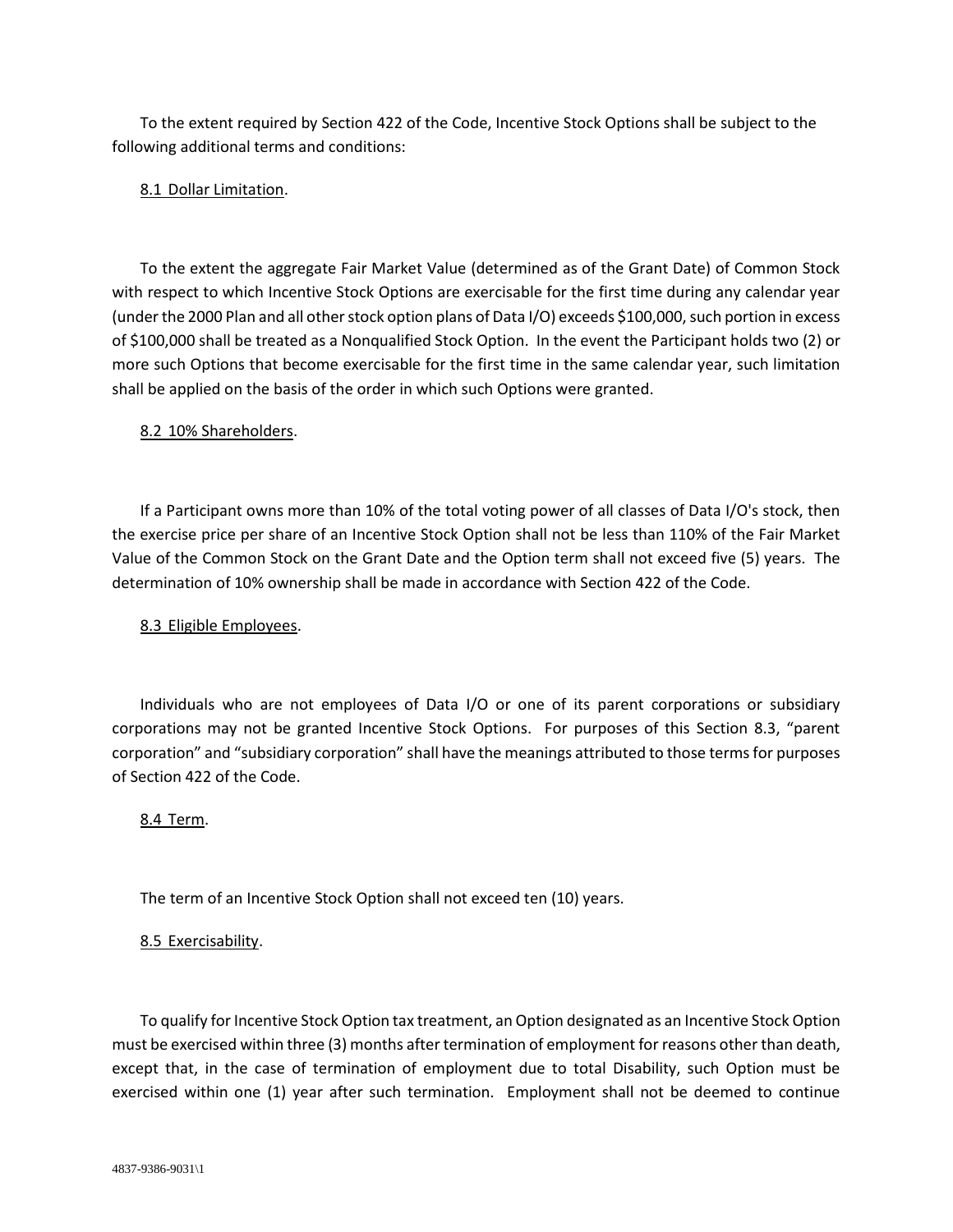beyond the first 90 days of a leave of absence unless the Participant's reemployment rights are guaranteed by statute or contract.

## 8.6 Taxation of Incentive Stock Options.

In order to obtain certain tax benefits afforded to Incentive Stock Options under Section 422 of the Code, the Participant must hold the shares issued upon the exercise of an Incentive Stock Option for two (2) years after the Grant Date of the Incentive Stock Option and one (1) year from the date the shares are transferred to the Participant. A Participant may be subject to the alternative minimum tax at the time of exercise of an Incentive Stock Option. The Participant shall give Data I/O prompt notice of any disposition of shares acquired by the exercise of an Incentive Stock Option prior to the expiration of such holding periods.

## 8.7 Promissory Notes.

The amount of any promissory note delivered pursuant to Section 12 in connection with an Incentive Stock Option shall bear interest at a rate specified by the Plan Administrator but in no case less than the rate required to avoid imputation of interest (taking into account any exceptions to the imputed interest rules) for federal income tax purposes.

## 8.8 Incorporation of Other Provisions.

With respect to Incentive Stock Options, if this 2000 Plan does not contain any provision required to be included herein under Section 422 of the Code, such provision shall be deemed to be incorporated herein with the same force and effect as if such provision had been set out in full herein; provided, however, that to the extent any Option that is intended to qualify as an Incentive Stock Option cannot so qualify, the Option, to that extent, shall be deemed to be a Nonqualified Stock Option for all purposes of this 2000 Plan.

## **9. STOCK APPRECIATION RIGHTS**

# 9.1 Grant of Stock Appreciation Rights.

The Plan Administrator may grant a Stock Appreciation Right separately or in tandem with a related Option.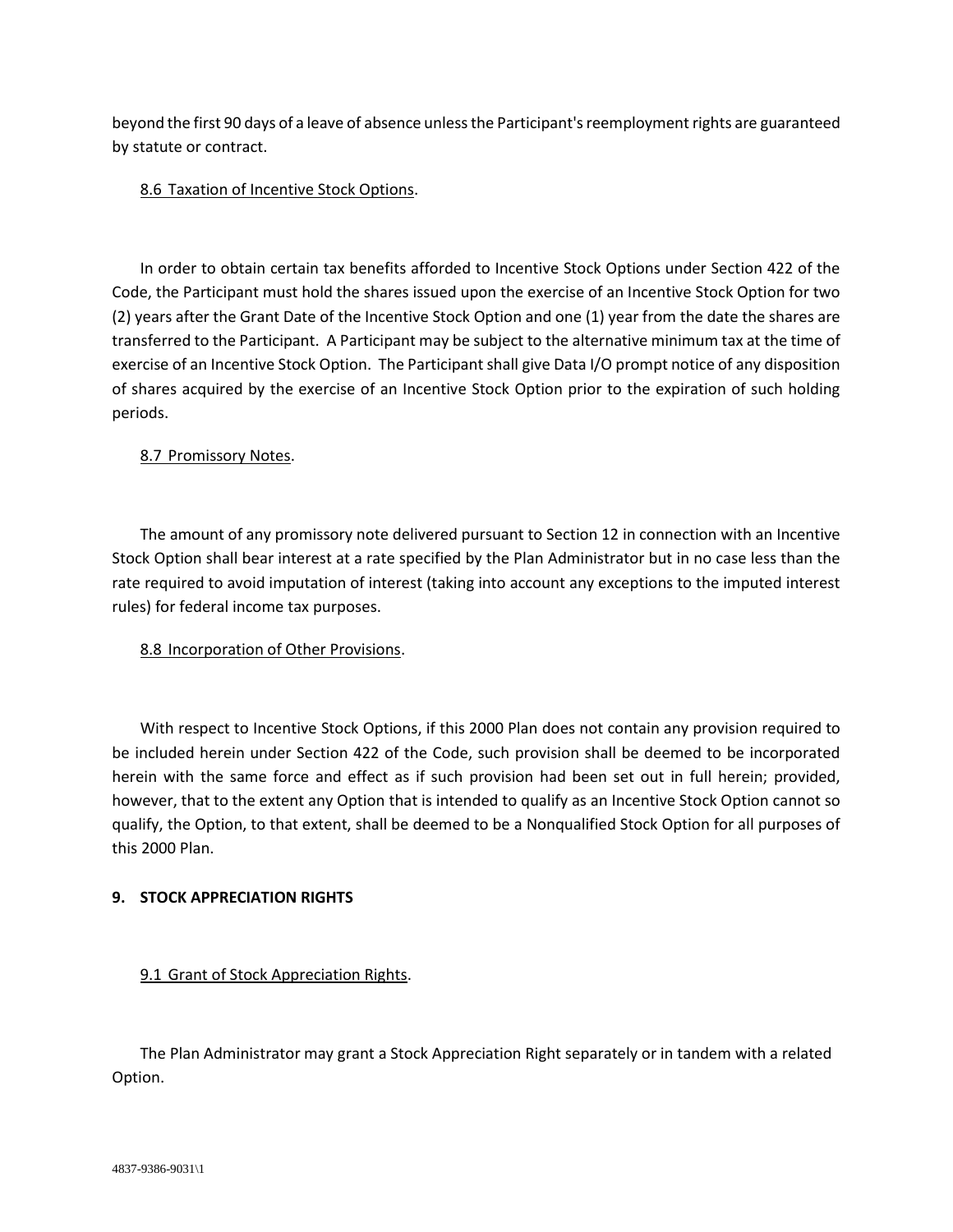#### 9.2 Tandem Stock Appreciation Rights.

A Stock Appreciation Right granted in tandem with a related Option will give the Holder the right to surrender to Data I/O all or a portion of the related Option and to receive an appreciation distribution (in shares of Common Stock or cash or any combination of shares and cash, as the Plan Administrator, in its sole discretion, shall determine at any time) in an amount equal to the excess of the Fair Market Value for the date the Stock Appreciation Right is exercised over the exercise price per share of the right, which shall be the same as the exercise price of the related Option. A tandem Stock Appreciation Right will have the same other terms and provisions as the related Option. Upon and to the extent a tandem Stock Appreciation Right is exercised, the related Option will terminate.

### 9.3 Stand-Alone Stock Appreciation Rights.

A Stock Appreciation Right granted separately and not in tandem with an Option will give the Holder the right to receive an appreciation distribution in an amount equal to the excess of the Fair Market Value for the date the Stock Appreciation Right is exercised over the exercise price per share of the right. A stand-alone Stock Appreciation Right will have such terms as the Plan Administrator may determine, except that the term of the right, if not otherwise established by the Plan Administrator, shall be ten (10) years from the Grant Date.

### 9.4 Exercise of Stock Appreciation Rights.

Unless otherwise provided by the Plan Administrator in the instrument that evidences the Stock Appreciation Right, the provisions of Section 7.6 relating to the termination of a Holder's employment or services shall apply equally, to the extent applicable, to the Holder of a Stock Appreciation Right.

#### **10. STOCK AWARDS**

## 10.1 Grant of Stock Awards.

The Plan Administrator is authorized to make Awards of Common Stock or of rights to receive shares of Common Stock to Participants on such terms and conditions and subject to such restrictions, if any (which may be based on continuous service with Data I/O or the achievement of performance goals related to (i) sales, gross margin, operating profits or profits, (ii) growth in sales, gross margin, operating profits or profits, (iii) return ratios related to sales, gross margin, operating profits or profits, (iv) cash flow, (v) asset management (including inventory management), or (vi) total shareholder return, where such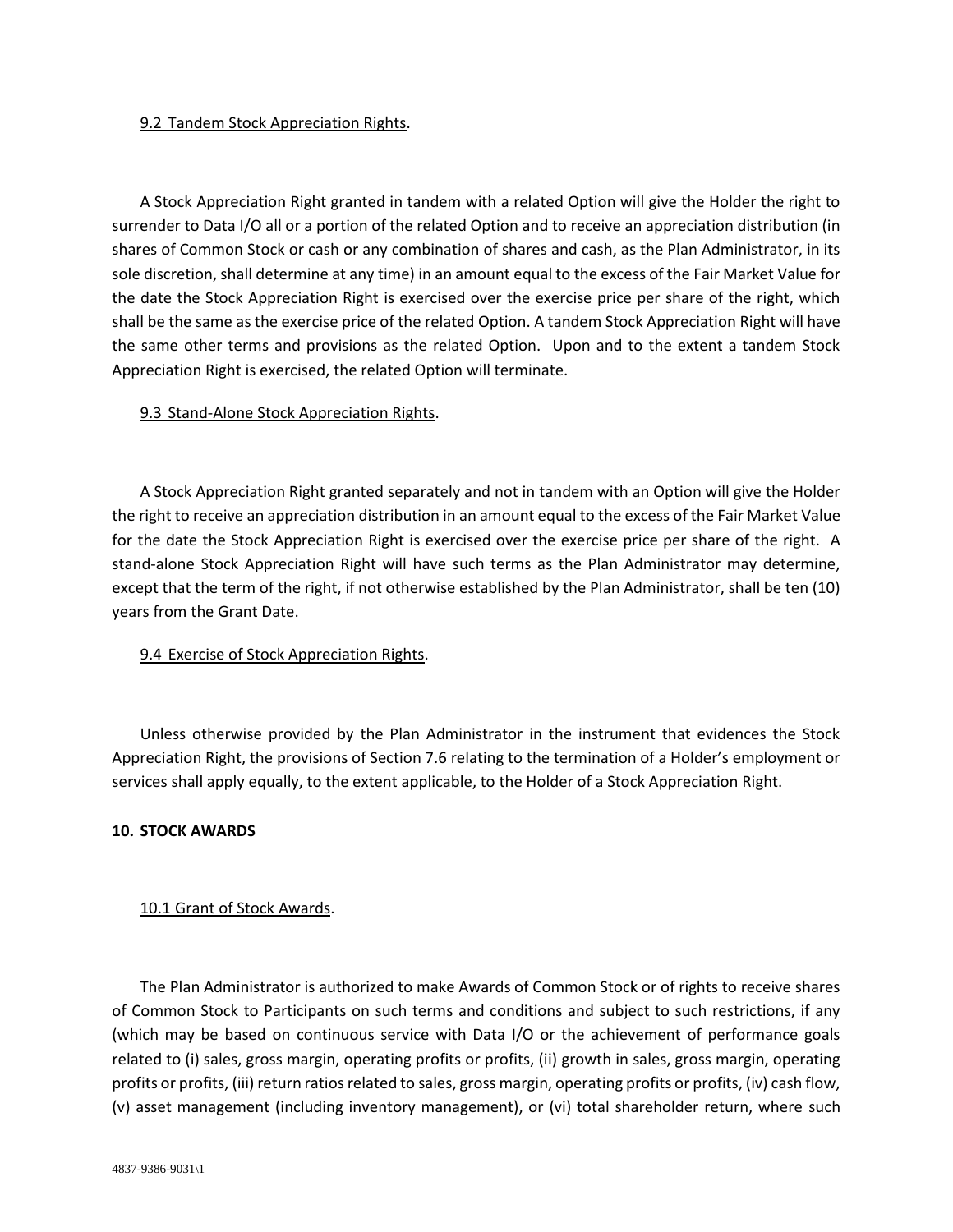goals may be stated in absolute terms or relative to comparison companies), as the Plan Administrator shall determine, in its sole discretion, which terms, conditions and restrictions shall be set forth in the instrument evidencing the Award. The terms, conditions and restrictions that the Plan Administrator shall have the power to determine shall include, without limitation, the manner in which shares subject to Stock Awards are held during the periods they are subject to restrictions and the circumstances under which forfeiture of Restricted Stock shall occur by reason of termination of the Holder's services or upon the occurrence of other events.

### 10.2 Issuance of Shares.

Upon the satisfaction of any terms, conditions and restrictions prescribed with respect to a Stock Award, or upon the Holder's release from any terms, conditions and restrictions of a Stock Award, as determined by the Plan Administrator, Data I/O shall transfer, as soon as practicable, to the Holder or, in the case of the Holder's death, to the personal representative of the Holder's estate or as the appropriate court directs, the appropriate number of shares of Common Stock covered by the Award.

## 10.3 Waiver of Restrictions.

Notwithstanding any other provisions of the 2000 Plan, the Plan Administrator may, in its sole discretion, waive the forfeiture period and any other terms, conditions or restrictions on any Restricted Stock under such circumstances and subject to such terms and conditions as the Plan Administrator shall deem appropriate.

## **11. OTHER STOCK-BASED AWARDS**

The Plan Administrator may grant other Awards under the 2000 Plan pursuant to which shares of Common Stock (which may, but need not, be shares of Restricted Stock pursuant to Section 10) are or may in the future be acquired, or Awards denominated in stock units, including ones valued using measures other than market value. Such Other Stock-Based Awards may be granted alone or in addition to or in tandem with any Award of any type granted under the 2000 Plan and must be consistent with the 2000 Plan's purpose.

## **12. LOANS, INSTALLMENT PAYMENTS AND LOAN GUARANTEES**

To assist a Holder (excluding a Holder who is an officer or director of Data I/O) in acquiring shares of Common Stock pursuant to an Award granted under the 2000 Plan, the Plan Administrator, in its sole discretion, may authorize, either at the Grant Date or at any time before the acquisition of Common Stock pursuant to the Award, (a) the extension of a loan to the Holder by Data I/O, (b) the payment by the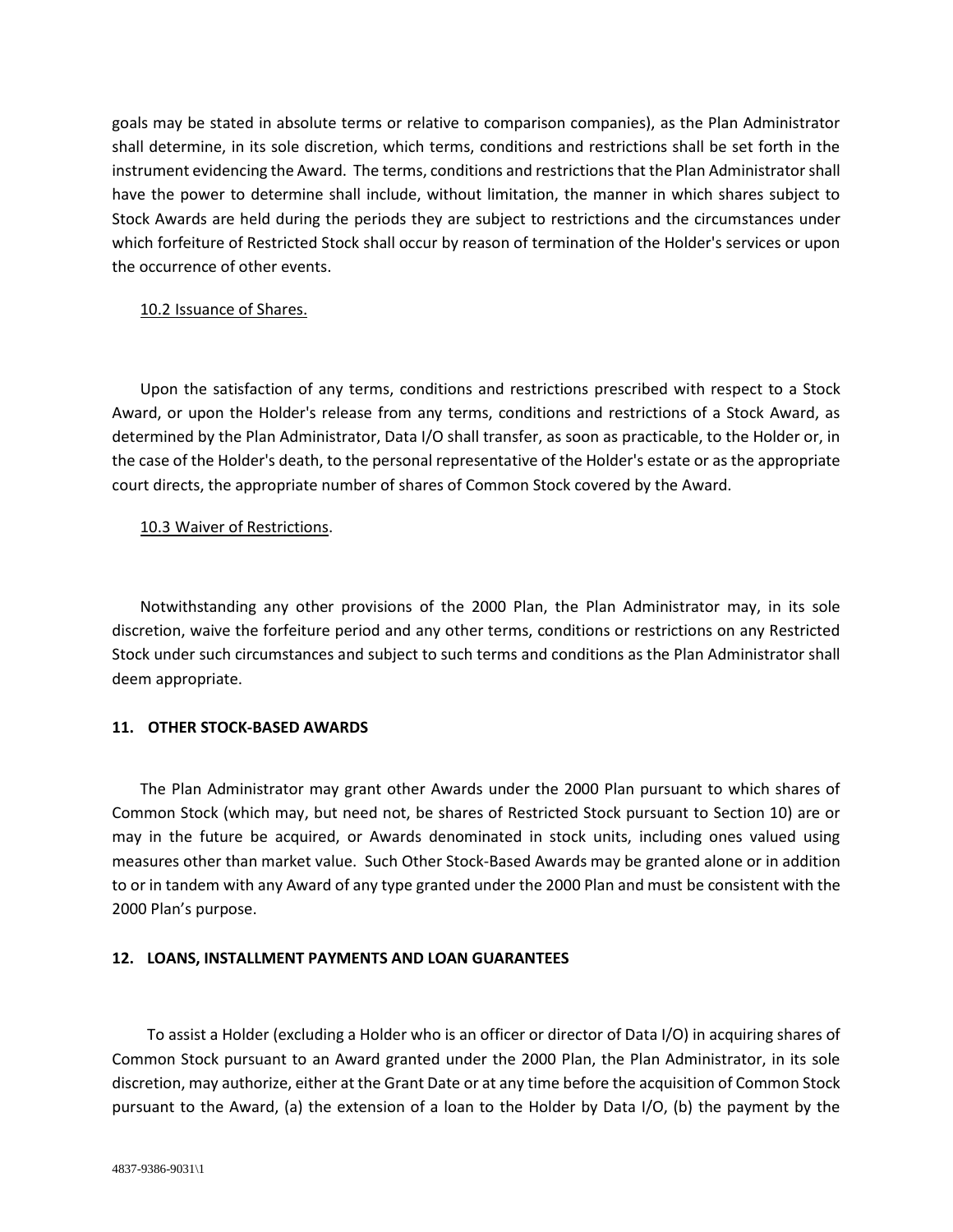Holder of the purchase price, if any, of the Common Stock in installments, or (c) the guarantee by Data I/O of a loan obtained by the grantee from a third party. The terms of any loans, installment payments or loan guarantees, including the interest rate and terms of and security for repayment, will be subject to the Plan Administrator's discretion; provided, however, that repayment of any Company loan to the Holder shall be secured by delivery of a full-recourse promissory note for the loan amount executed by the Holder, together with any other form of security determined by the Plan Administrator. The maximum credit available is the purchase price, if any, of the Common Stock acquired, plus the maximum federal and state income and employment tax liability that may be incurred in connection with the acquisition.

#### **13. ASSIGNABILITY**

Except as otherwise specified or approved by the Plan Administrator at the time of grant of an Award or any time prior to its exercise, no Award granted under the 2000 Plan may be assigned, pledged or transferred by the Holder other than by will or by the laws of descent and distribution, and during the Holder's lifetime, such Awards may be exercised only by the Holder. Notwithstanding the foregoing, and to the extent permitted by Section 422 of the Code, the Plan Administrator, in its sole discretion, may permit such assignment, transfer and exercise ability and may permit a Holder of such Awards to designate a beneficiary who may exercise the Award or receive compensation under the Award after the Holder's death; provided, however, that (i) any Award so assigned or transferred shall be subject to all the same terms and conditions contained in the instrument evidencing the Award, (ii) the original Holder shall remain subject to withholding taxes upon exercise, (iii) any subsequent transfer of an Award shall be prohibited and (iv) the events of termination of employment or contractual relationship set forth in subsection 7.6 shall continue to apply with respect to the original transferor-Holder.

#### **14. ADJUSTMENTS**

#### 14.1 Adjustment of Shares.

In the event that, at any time or from time to time, a stock dividend, stock split, spin-off, combination or exchange of shares, recapitalization, merger, consolidation, distribution to shareholders other than a normal cash dividend, or other change in Data I/O's corporate or capital structure results in (a) the outstanding shares, or any securities exchanged therefor or received in their place, being exchanged for a different number or class of securities of Data I/O or of any other corporation or (b) new, different or additional securities of Data I/O or of any other corporation being received by the holders of shares of Common Stock of Data I/O, then the Plan Administrator, in its sole discretion, shall make such equitable adjustments as it shall deem appropriate in the circumstances in (i) the maximum number and class of securities subject to the 2000 Plan as set forth in Section 4.1, (ii) the maximum number and class of securities that may be made subject to Awards to any individual Participant as set forth in Section 4.2, and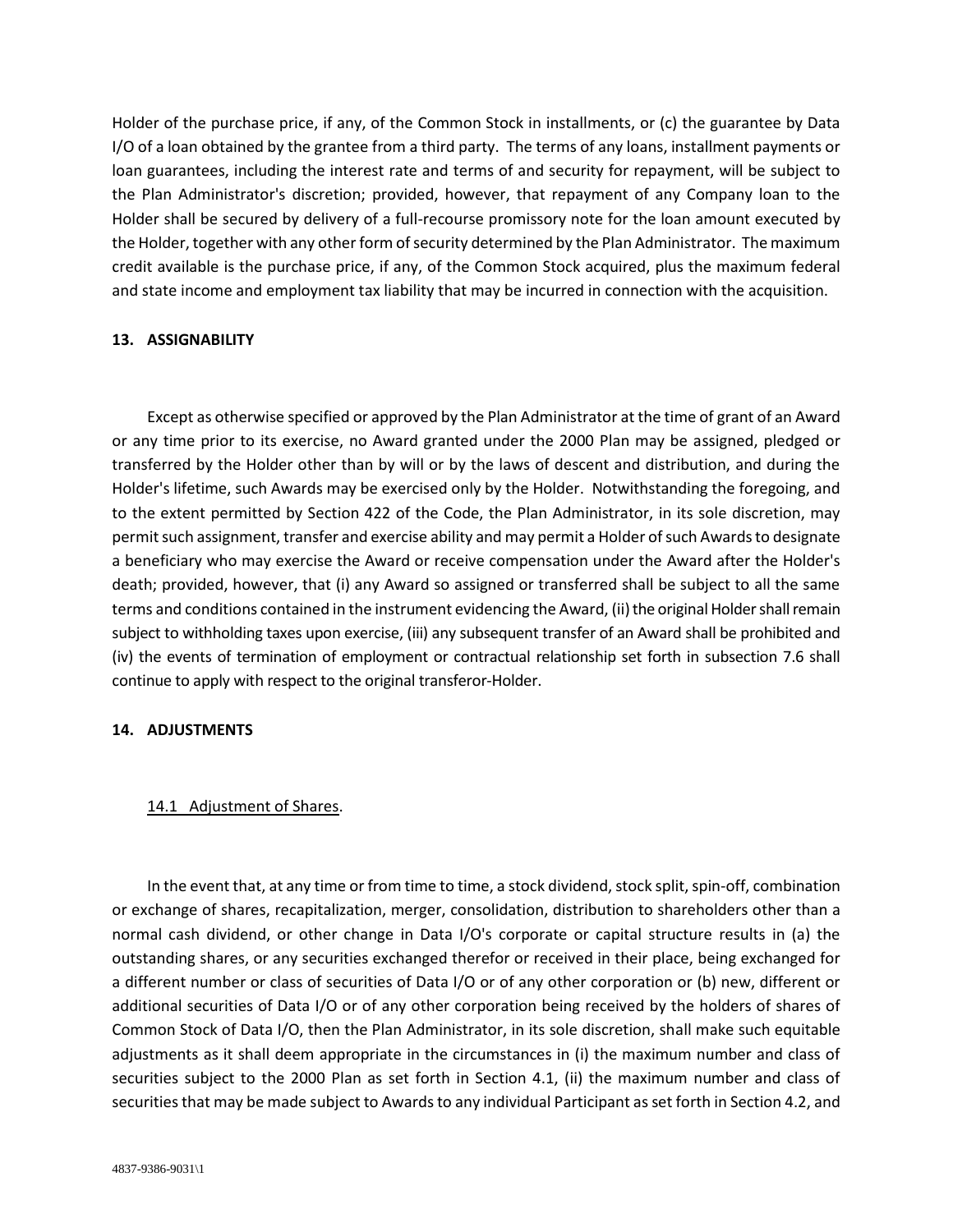(iii) the number and class of securities that are subject to any outstanding Award and the per share price of such securities, without any change in the aggregate price to be paid therefor. The determination by the Plan Administrator as to the terms of any of the foregoing adjustments shall be conclusive and binding. Repricing of stock option exercise prices shall, in accordance with NASDAQ rules, require shareholder approval.

# 14.2 Dissolution, Liquidation or Change in Control Transactions.

(a) In the event of the proposed dissolution or liquidation of Data I/O, Data I/O shall notify each Holder at least fifteen (15) days prior to such proposed action. To the extent not previously exercised, all Awards will terminate immediately prior to the consummation of such proposed action.

(b) Unless the applicable agreement representing an Award provides otherwise, or unless the Plan Administrator determines otherwise in its sole and absolute discretion in connection with any Change in Control, a Qualifying Award which is not vested or is not exercisable in full shall become exercisable or vested in connection with a Change in Control which becomes effective before the Holder's service to Data I/O terminates as follows:

(i) If the Qualifying Award remains outstanding following the Change in Control, is assumed by the surviving entity or its parent, or the surviving entity or its parent substitutes awards with substantially the same terms for such Qualifying Award, the vesting and exercisability of the Qualifying Award shall be accelerated to the extent of 25% of the Unvested Portion thereof, and the remaining 75% of the Unvested Portion of such Qualifying Award shall vest in accordance with the vesting schedule set forth in the applicable Award agreement.

(ii) If the Qualifying Award remains outstanding following the Change in Control, is assumed by the surviving entity or its parent, or the surviving entity or its parent substitutes options with substantially the same terms for such Qualifying Award and if the Holder thereof is subject to an Involuntary Termination within 180 days following such Change in Control, then all Awards held by such Holder (or options issued in substitution thereof) shall become vested or exercisable in full, whether or not the vesting requirements set forth in the Award agreement have been satisfied, for a period of 90 days commencing on the effective date of such Holder's Involuntary Termination, or if shorter, the remaining term of the Award.

(iii) If a Qualifying Award does not remain outstanding, and either such Qualifying Award is not assumed by the surviving entity or its parent, or the surviving entity or its parent does not substitute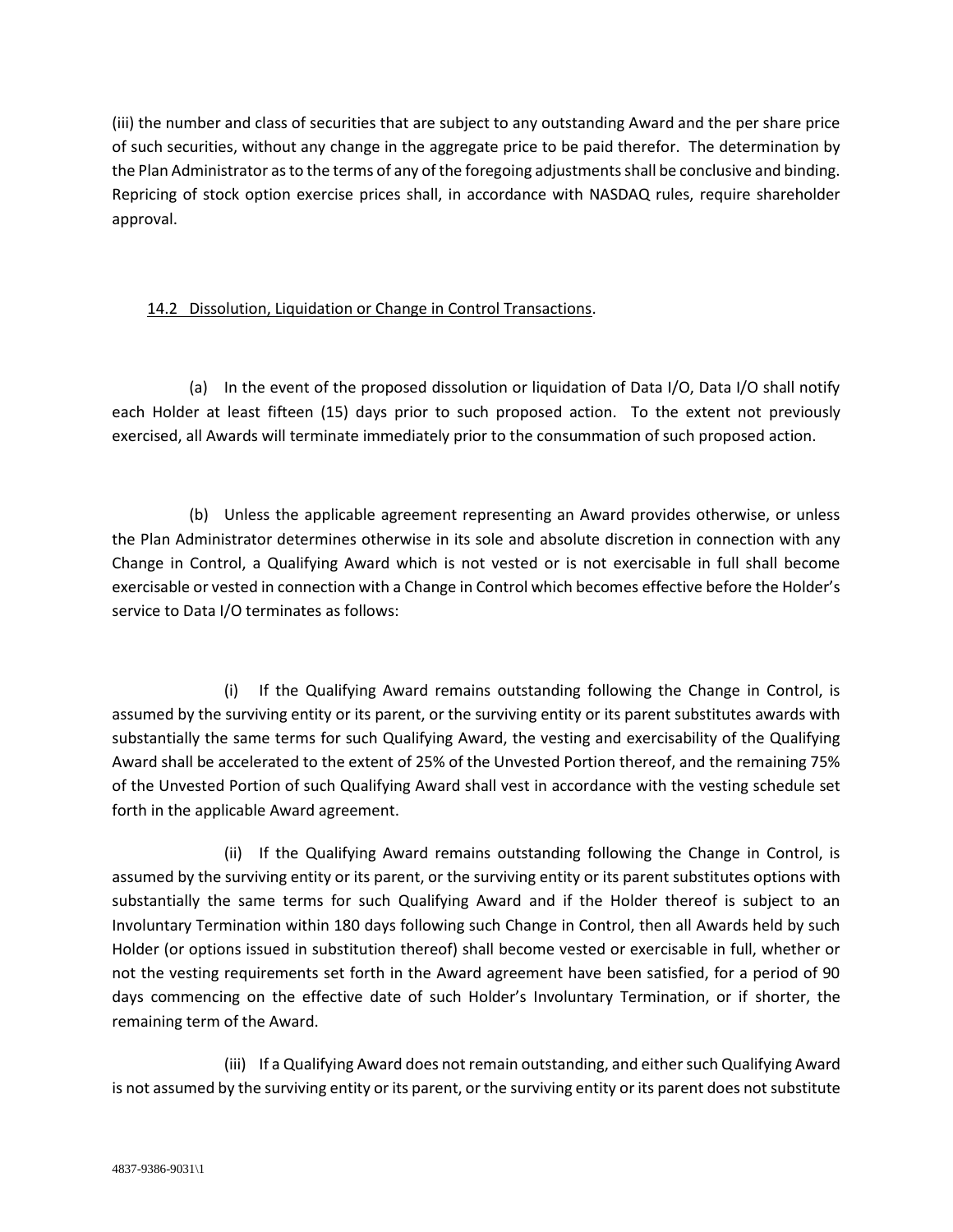awards with substantially the same terms for such Qualifying Award, such Qualifying Award shall become vested or exercisable in full, whether or not the vesting requirements set forth in the Award agreement have been satisfied, for a period prior to the effective date of such Change in Control of a duration specified by the Plan Administrator, and thereafter the Award shall terminate.

(c) Unless the applicable agreement representing an Award provides otherwise, or unless the Plan Administrator determines otherwise in its sole and absolute discretion in connection with any Change in Control, the vesting of Qualifying Shares shall be accelerated, and Data I/O's repurchase right with respect to such shares shall lapse, in connection with a Change in Control which becomes effective before such Holder's service to Data I/O terminates as follows:

(i) If Qualifying Awards were outstanding at the effective time of the Change in Control and they are partially accelerated pursuant to Subsection (b)(i) above or if there were no Qualifying Awards outstanding at the effective time of the Change in Control, the vesting of all Qualifying Shares shall be accelerated to the extent of 25% of the Unvested Portion thereof, and the remaining 75% of the Unvested Portion of such Qualifying Shares shall vest in accordance with the vesting schedule set forth in the applicable Award agreement.

(ii) If the preceding clause (i) applied and if a Holder of Qualifying Shares is subject to an Involuntary Termination within 180 days following the same Change in Control, then all Qualifying Shares held by such Holder (or shares issued in substitution thereof) shall become vested in full, whether or not the vesting requirements set forth in the applicable Award agreement have been satisfied.

(iii) If Qualifying Awards were outstanding at the effective time of the Change in Control and they are accelerated in full pursuant to Subsection (b)(iii) above or otherwise, the vesting of all Qualifying Shares shall be accelerated in full, and Data I/O's repurchase right with respect to all such shares shall lapse in full, whether or not the vesting requirements set forth in the applicable Award agreement have been satisfied.

# 14.3 Further Adjustment of Awards.

Subject to the preceding Section 14.2, the Plan Administrator shall have the discretion, exercisable at any time before a sale, merger, consolidation, reorganization, dissolution, liquidation or Change in Control of Data I/O, as defined by the Plan Administrator, to take such further action as it determines to be necessary or advisable, and fair and equitable to Participants, with respect to Awards. Such authorized action may include (but shall not be limited to) establishing, amending or waiving the type, terms, conditions or duration of, or restrictions on, Awards so as to provide for earlier, later, extended or additional time for exercise, payment or settlement or lifting restrictions, differing methods for calculating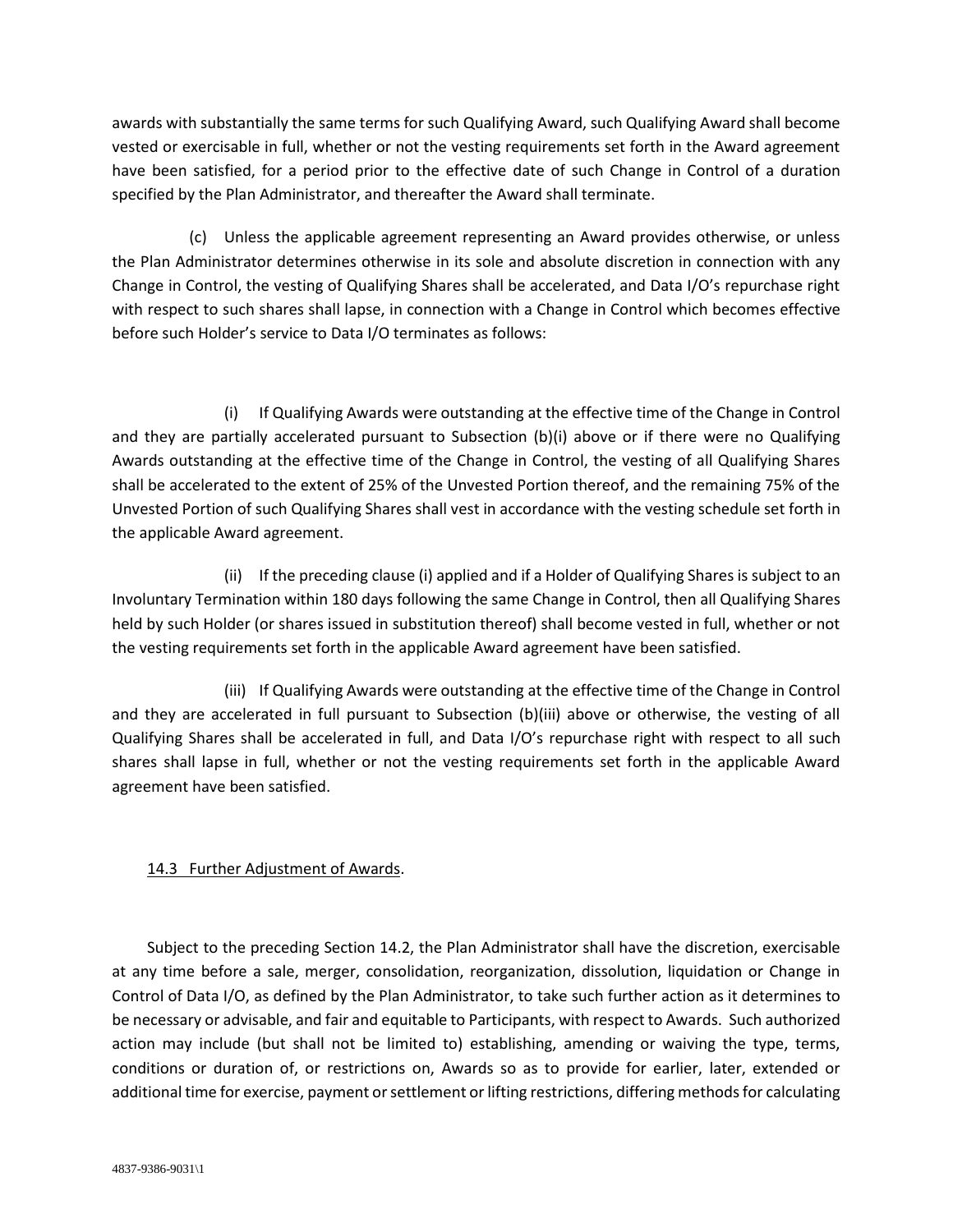payments or settlements, alternate forms and amounts of payments and settlements and other modifications, and the Plan Administrator may take such actions with respect to all Participants, to certain categories of Participants or only to individual Participants. The Plan Administrator may take such actions before or after granting Awards to which the action relates and before or after any public announcement with respect to such sale, merger, consolidation, reorganization, dissolution, liquidation or Change in Control that is the reason for such action. Without limiting the generality of the foregoing, if Data I/O is a party to a merger or consolidation, outstanding Awards shall be subject to the agreement of merger or consolidation. Such agreement, without the Holder's consent, may provide for:

(a) the continuation of such outstanding Award by Data I/O (if Data I/O is the surviving corporation);

(b) the assumption of the 2000 Plan and some or all outstanding Awards by the surviving corporation or its parent;

(c) the substitution by the surviving corporation or its parent of Awards with substantially the same terms for such outstanding Awards; or

> (d) the cancellation of such outstanding Awards with or without payment of any consideration.

# 14.4 Limitations.

The grant of Awards will in no way affect Data I/O's right to adjust, reclassify, reorganize or otherwise change its capital or business structure or to merge, consolidate, dissolve, liquidate or sell or transfer all or any part of its business or assets.

## 14.5 Fractional Shares.

In the event of any adjustment in the number of shares covered by any Award, any fractional shares resulting from such adjustment shall be disregarded and each such Award shall cover only the number of full shares resulting from such adjustment.

## **15. WITHHOLDING**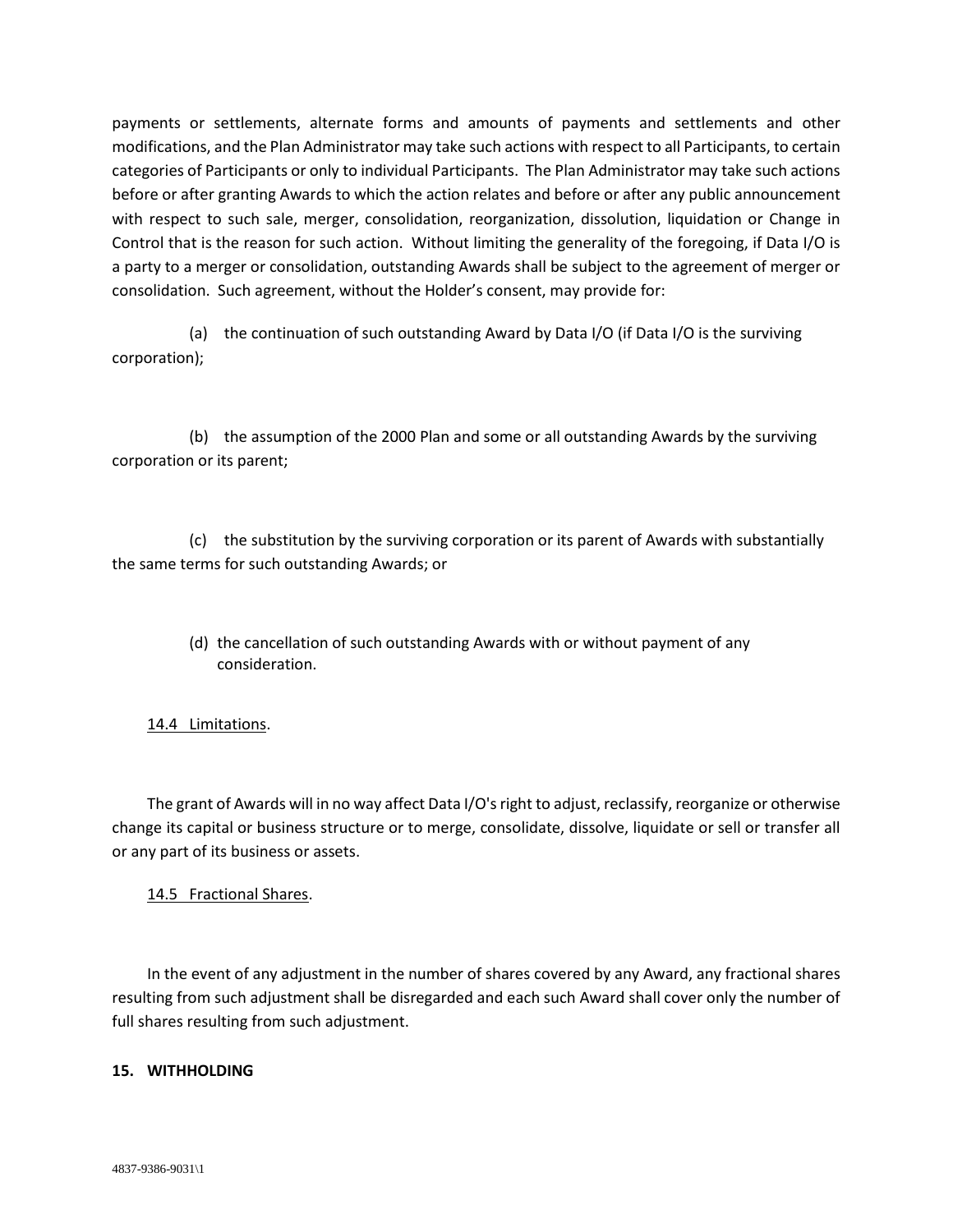Data I/O may require the Holder to pay to Data I/O in cash the amount of any withholding taxes that Data I/O is required to withhold with respect to the grant, exercise, payment or settlement of any Award. Data I/O shall have the right to withhold from any Award or any shares of Common Stock issuable pursuant to an Award or from any cash amounts otherwise due or to become due from Data I/O to the Participant an amount equal to such taxes. Data I/O may also deduct from any Award any other amounts due from the Participant to Data I/O or a Subsidiary.

### **16. AMENDMENT AND TERMINATION OF 2000 PLAN**

### 16.1 Amendment of 2000 Plan.

The 2000 Plan may be amended by the Board in such respects as it shall deem advisable including, without limitation, such modifications or amendments as are necessary to maintain compliance with applicable statutes, rules or regulations; however, to the extent required for compliance with Section 422 of the Code or any applicable law or regulation, shareholder approval will be required for any amendment that will increase the aggregate number of shares as to which Incentive Stock Options may be granted or change the class of persons eligible to participate. Amendments made to the 2000 Plan which would constitute "modifications" to Incentive Stock Options outstanding on the date of such Amendments shall not be applicable to such outstanding Incentive Stock Options but shall have prospective effect only. The Board may condition the effectiveness of any amendment on the receipt of shareholder approval at such time and in such manner as the Board may consider necessary for Data I/O to comply with or to avail Data I/O, the Holders or both of the benefits of any securities, tax, market listing or other administrative or regulatory requirement which the Board determines to be desirable. Whenever shareholder approval is sought, and unless required otherwise by applicable law or exchange requirements, the proposed action shall require the affirmative vote of holders of a majority of the shares present, entitled to vote and voting on the matter without including abstentions or broker non-votes in the denominator.

## 16.2 Termination Of 2000 Plan.

Data I/O's shareholders or the Board may suspend or terminate the 2000 Plan at any time. The 2000 Plan will have no fixed expiration date; provided, however, that no Incentive Stock Options may be granted more than ten (10) years after the earlier of the 2000 Plan's adoption by the Board or approval by the shareholders.

#### **17. GENERAL**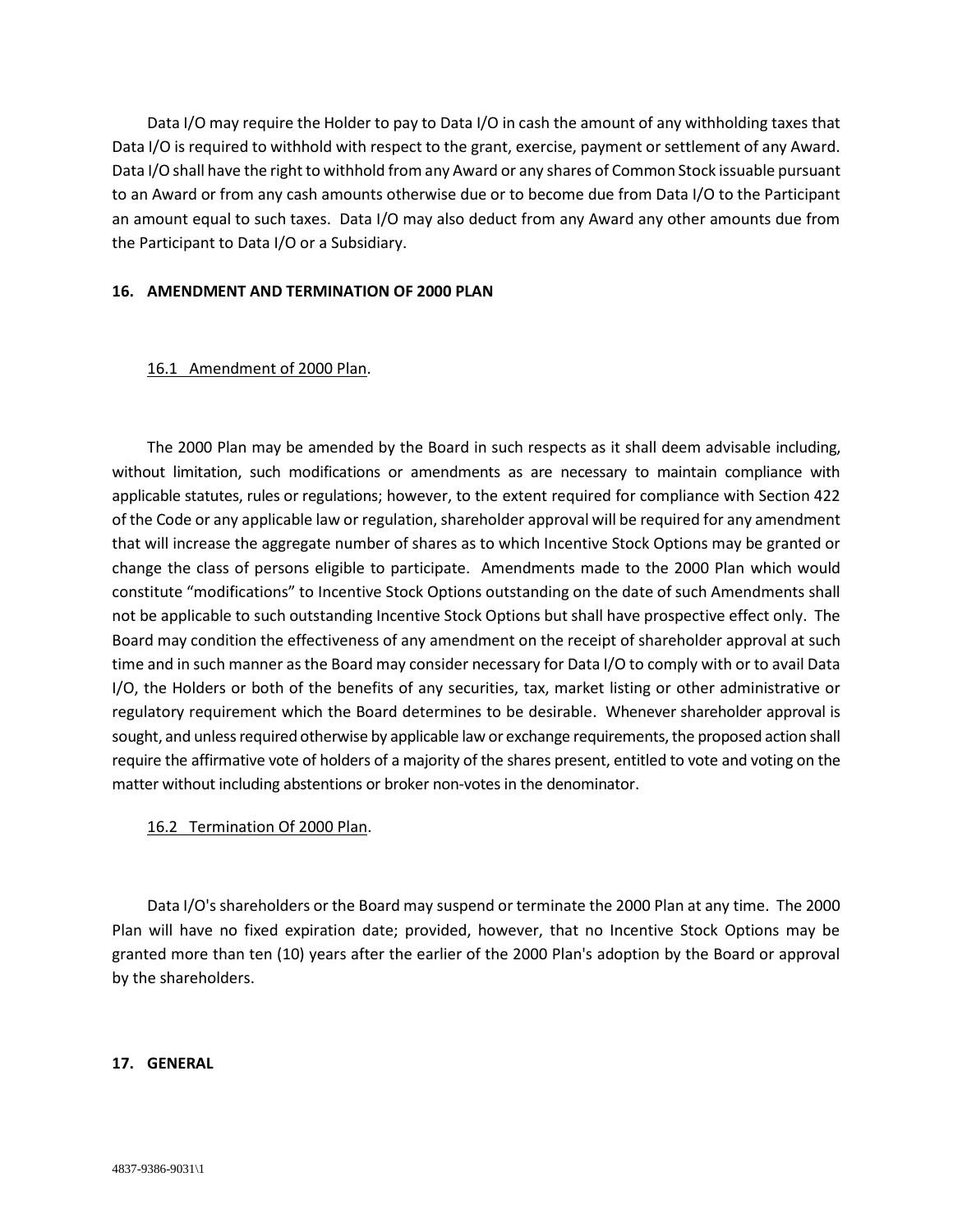### 17.1 Award Agreements.

Awards granted under the 2000 Plan shall be evidenced by a written agreement which shall contain such terms, conditions, limitations and restrictions as the Plan Administrator shall deem advisable and which are not inconsistent with the 2000 Plan.

### 17.2 Continued Employment or Services; Rights In Awards**.**

None of the 2000 Plan, participation in the 2000 Plan as a Participant or any action of the Plan Administrator taken under the 2000 Plan shall be construed as giving any Participant or employee of Data I/O any right to be retained in the employ of Data I/O or limit Data I/O's right to terminate the employment or services of the Participant.

## 17.3 Registration; Certificates For Shares.

Data I/O shall be under no obligation to any Participant to register for offering or resale or to qualify for exemption under the Securities Act, or to register or qualify under state securities laws, any shares of Common Stock, security or interest in a security paid or issued under, or created by, the 2000 Plan, or to continue in effect any such registrations or qualifications if made. Data I/O may issue certificates for shares with such legends and subject to such restrictions on transfer and stop-transfer instructions as counsel for Data I/O deems necessary or desirable for compliance by Data I/O with federal and state securities laws.

Inability of Data I/O to obtain, from any regulatory body having jurisdiction, the authority deemed by

Data I/O's counsel to be necessary for the lawful issuance and sale of any shares hereunder or the unavailability of an exemption from registration for the issuance and sale of any shares hereunder shall relieve Data I/O of any liability in respect of the non-issuance or sale of such shares as to which such requisite authority shall not have been obtained.

17.4 No Rights As A Shareholder.

No Option, Stock Appreciation Right or Other Stock-Based Award shall entitle the Holder to any cash dividend, voting or other right of a shareholder unless and until the date of issuance under the 2000 Plan of the shares that are the subject of such Award, free of all applicable restrictions. Further (a) no dividend equivalents shall be granted to Participants in connection with grants of Options, Stock Appreciation Rights or other Awards the value of which is based solely on an increase in the value of the Shares after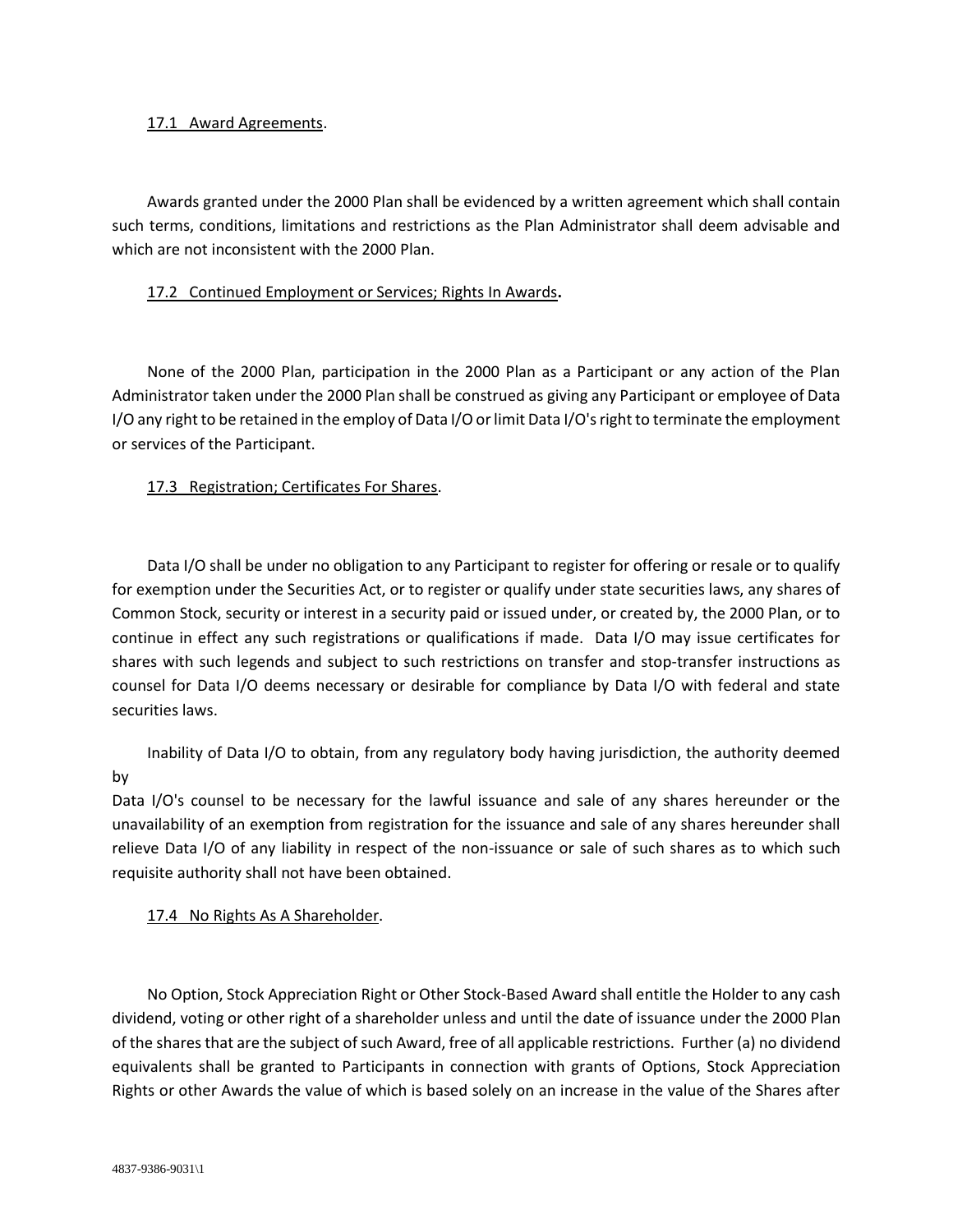the grant of such Award, and (b) dividend and dividend equivalent amounts with respect to any Share underlying any other Award may be accrued but may not be paid to a Participant until all conditions or restrictions relating to such Share have been satisfied, waived or lapsed.

## 17.5 Compliance With Laws And Regulations.

In interpreting and applying the provisions of the 2000 Plan, any Option granted as an Incentive Stock Option pursuant to the 2000 Plan shall, to the extent permitted by law, be construed as an "incentive stock option" within the meaning of Section 422 of the Code.

## 17.6 No Trust Or Fund.

The 2000 Plan is intended to constitute an "unfunded" plan. Nothing contained herein shall require Data I/O to segregate any monies or other property, or shares of Common Stock, or to create any trusts, or to make any special deposits for any immediate or deferred amounts payable to any Participant, and no Participant shall have any rights that are greater than those of a general unsecured creditor of Data I/O.

## 17.7 Severability.

If any provision of the 2000 Plan or any Award is determined to be invalid, illegal or unenforceable in any jurisdiction, or as to any person, or would disqualify the 2000 Plan or any Award under any law deemed applicable by the Plan Administrator, such provision shall be construed or deemed amended to conform to applicable laws, or, if it cannot be so construed or deemed amended without, in the Plan Administrator's determination, materially altering the intent of the 2000 Plan or the Award, such provision shall be stricken as to such jurisdiction, person or Award, and the remainder of the 2000 Plan and any such Award shall remain in full force and effect.

#### 17.8 Restrictions.

- (a) Excise tax gross-ups are not allowed.
- (b) Awards are not transferable to  $3<sup>rd</sup>$  party financial institutions.

#### **18. EFFECTIVE DATE**